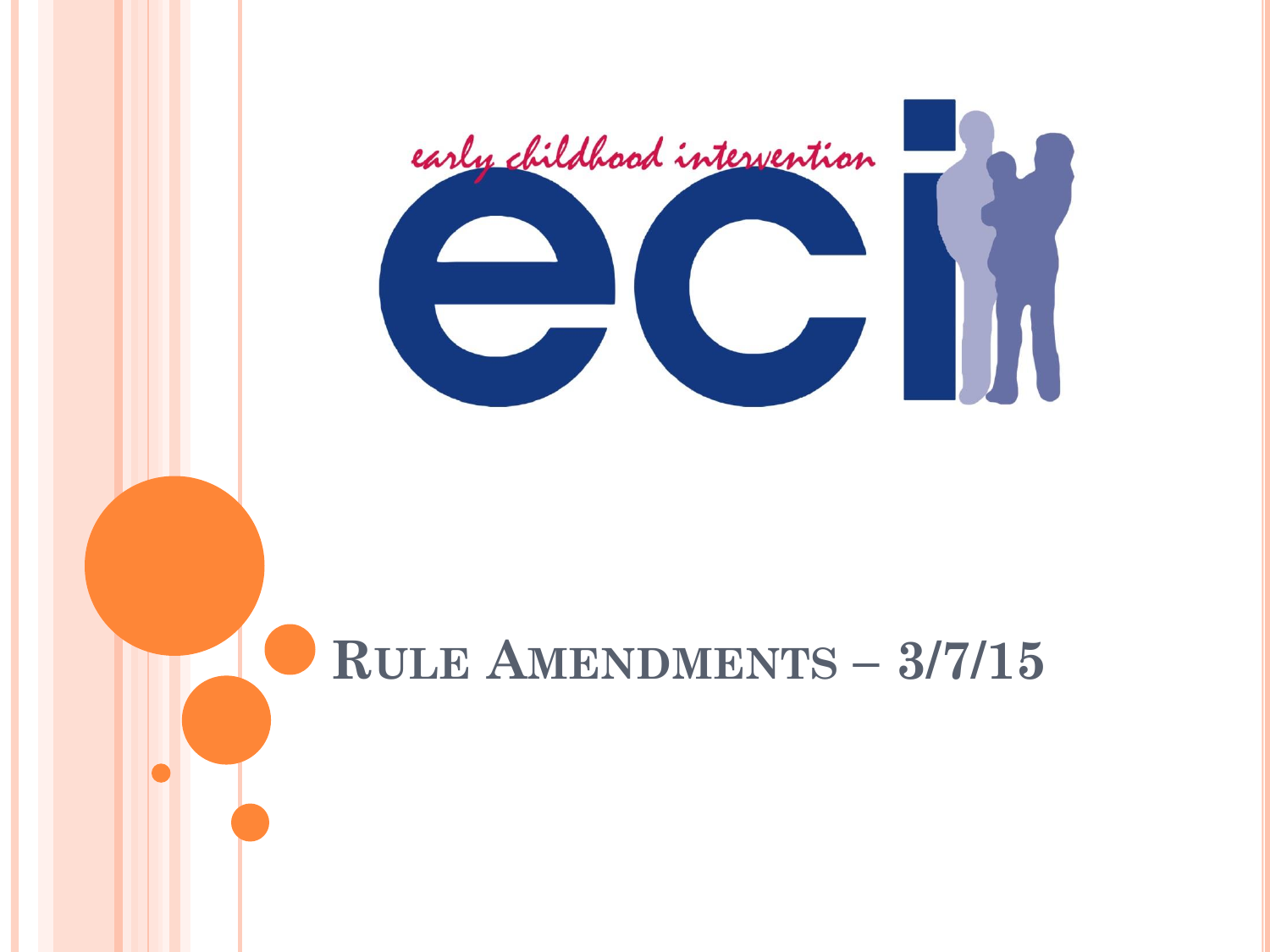## PURPOSE OF COMPREHENSIVE RULE **REVIEW**

- Does each subchapter have the required components?
	- Legal Authority
	- Purpose
- o Is the Rule necessary?
- Is the intent of the Rule understandable?
- Are new requirements needed to improve services for children and families?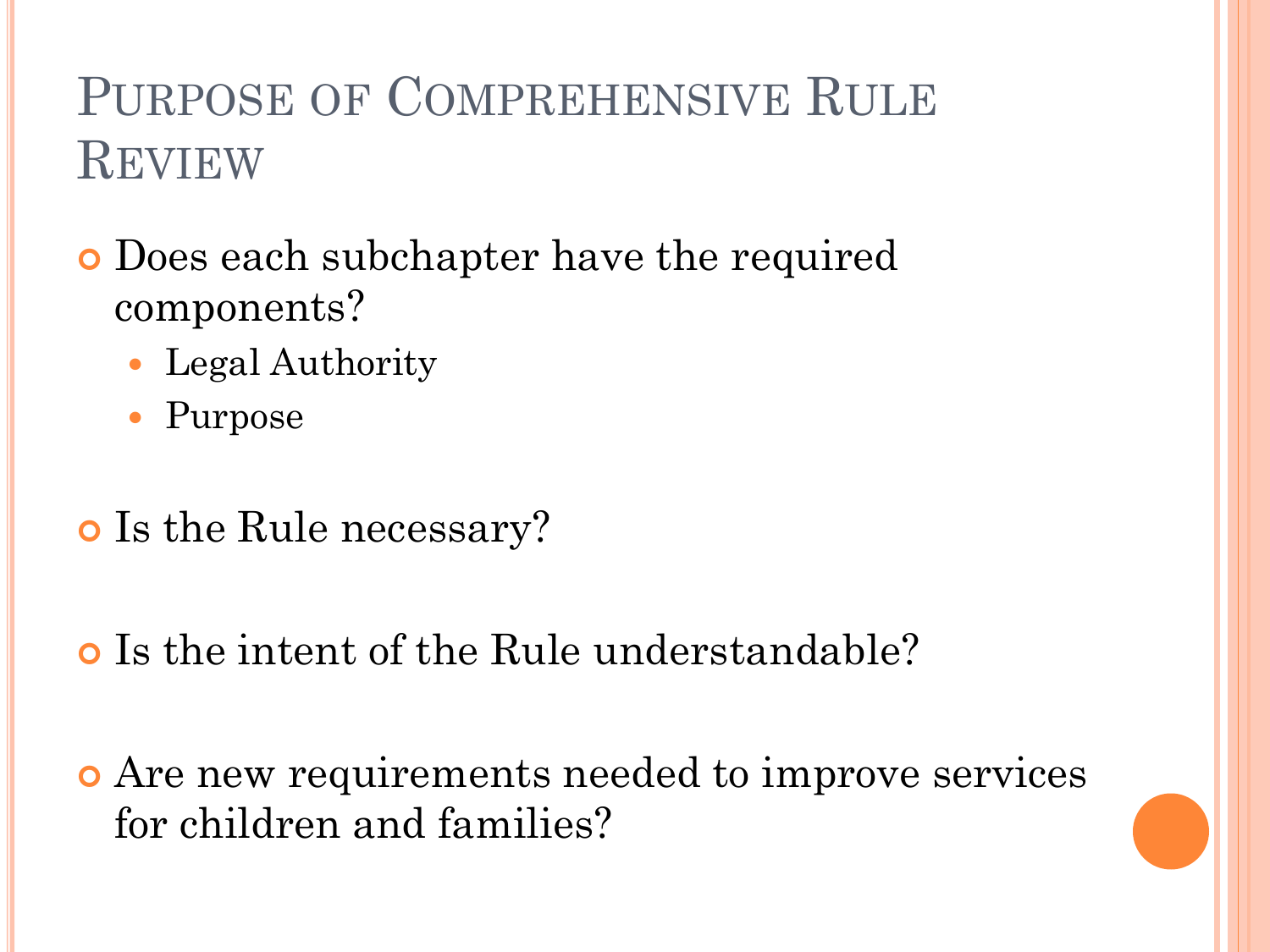- Added the Legal Authority
- Clarified definitions:
	- Child
	- Comprehensive Needs Assessment
	- Co-visits
	- Days
	- Group Services
	- IFSP Team
	- Interdisciplinary Team
	- LPHA
	- Natural Environments
- Added Definition Qualifying Medical Diagnosis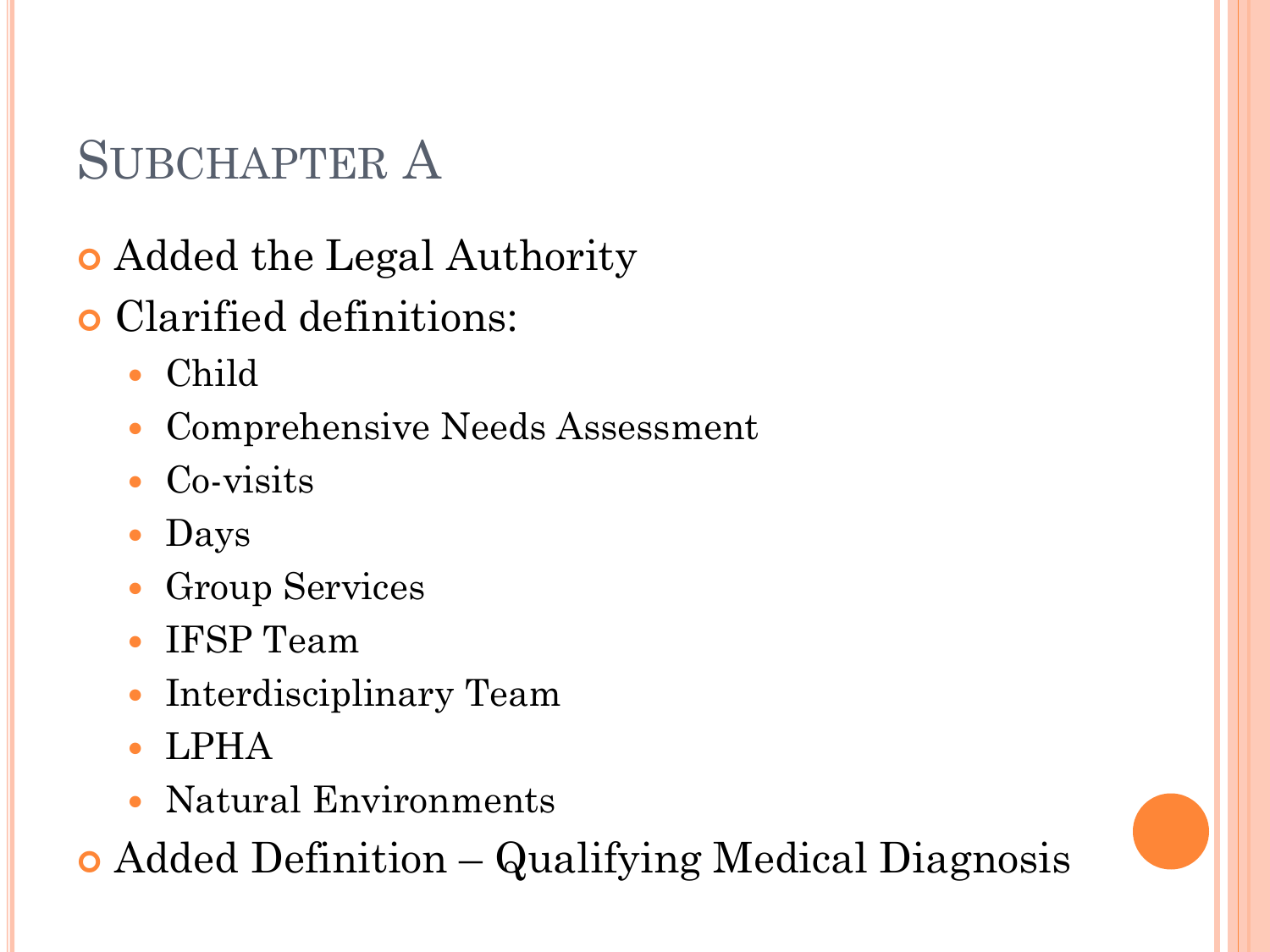- **Question:** The LEA definition for "days" (which we understand is different than ECI's) impacts the contractors 28-day service provision requirement by school district personnel. Do the LEA staff have 28 school days (not calendar days) to complete the first visit for AI/VI services without impact to the ECI programs?
- **Answer:** AI/VI services are not supposed to be counted in the 28-day count because the contractor does not have any authority to enforce that AI/VI providers meet this deadline.

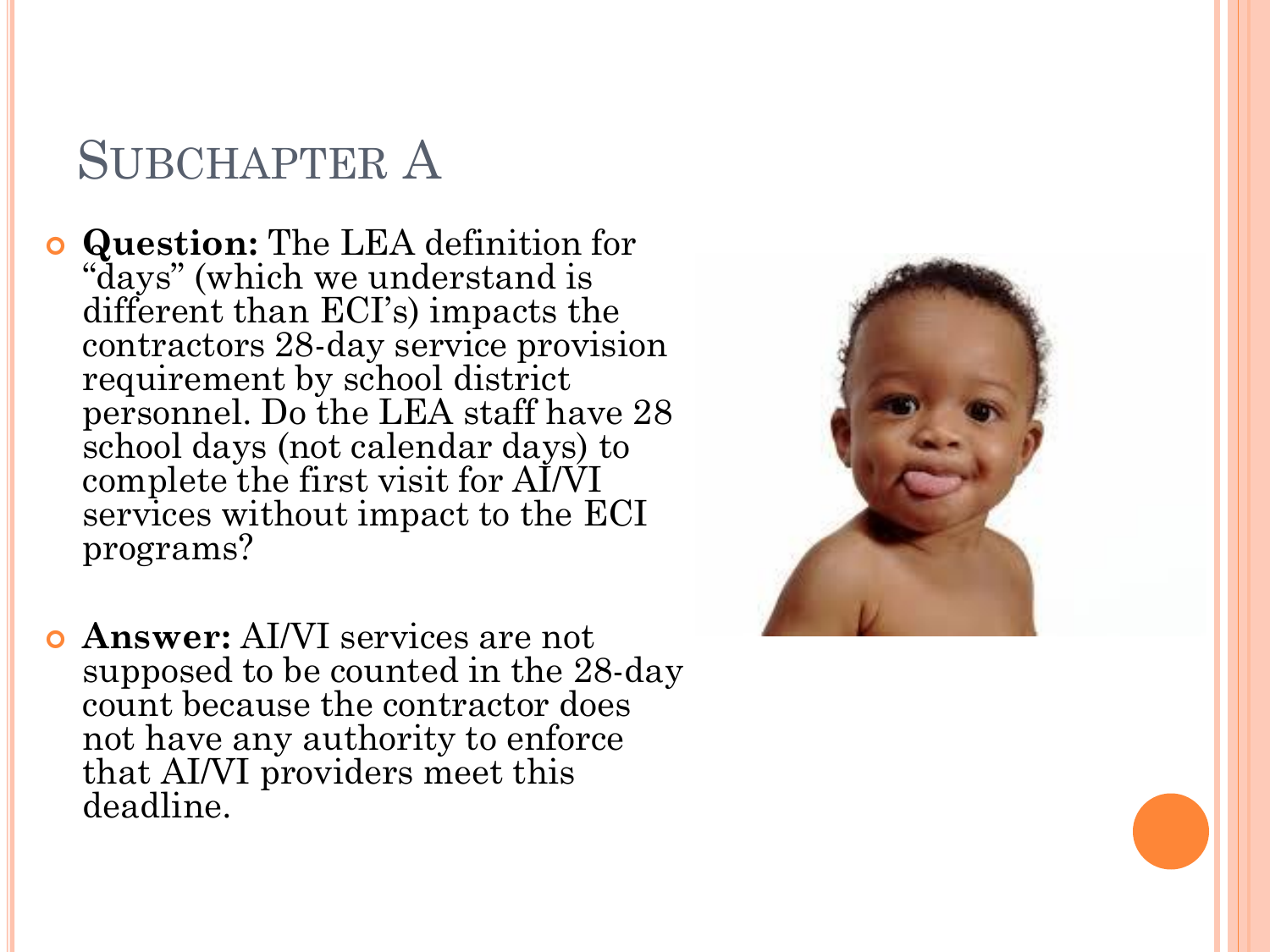Parents must receive a Parent Handbook at the initial meeting. The contents of the handbook must be explained at the initial meeting and on an annual basis.

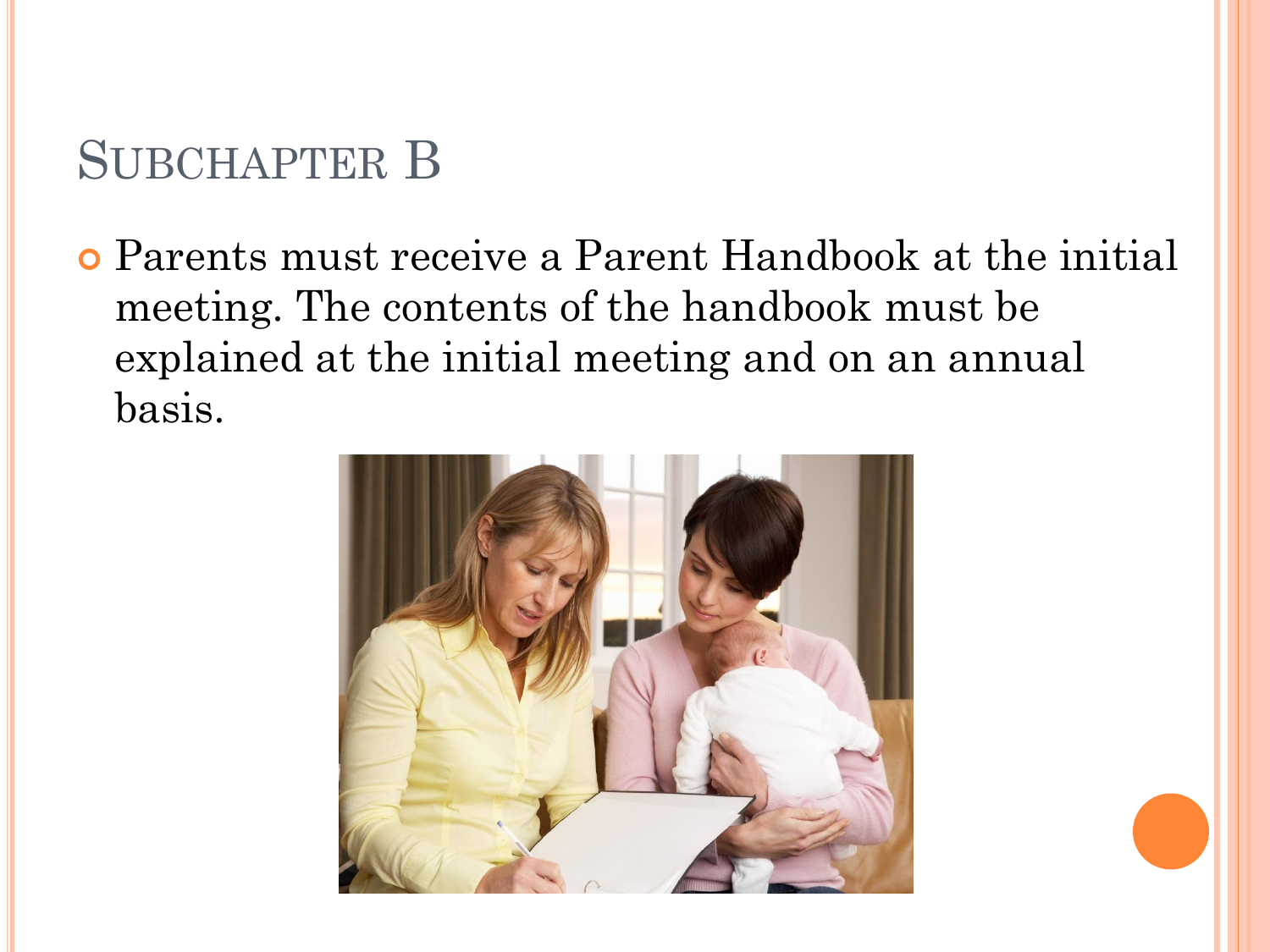- Consent to Release Information – "expiration" change
	- "not to exceed five years after the child exits services or other applicable record retention period"

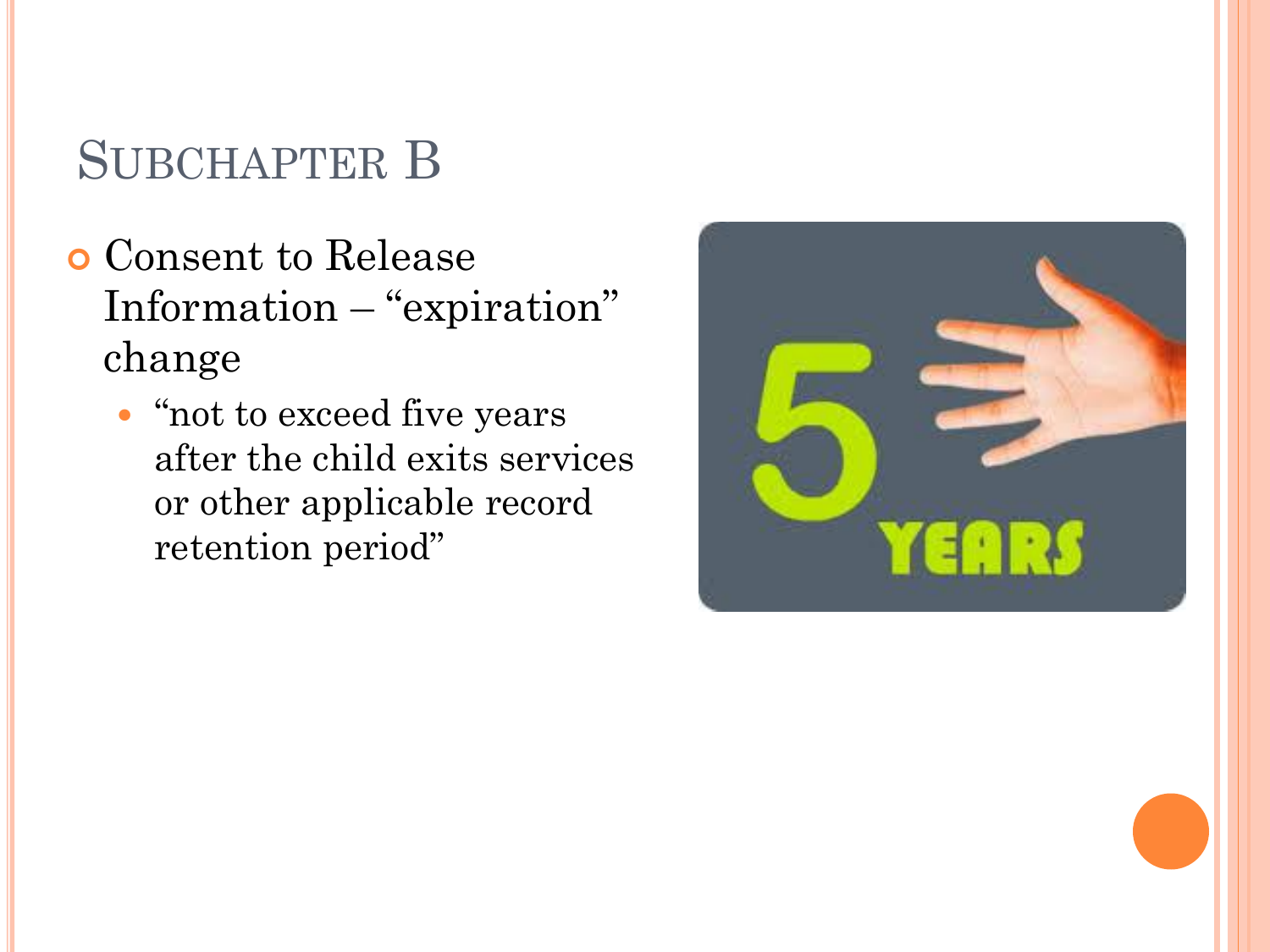- Added Purpose and Legal Authority
- Added Definition "IPDP"
- Clarified orientation and supervision requirements does not apply to LEA staff.
- Clarified components of supervision.
- Added Rule about LPHA
	- Purpose and job responsibilities
	- Services are effective and "reasonable and necessary"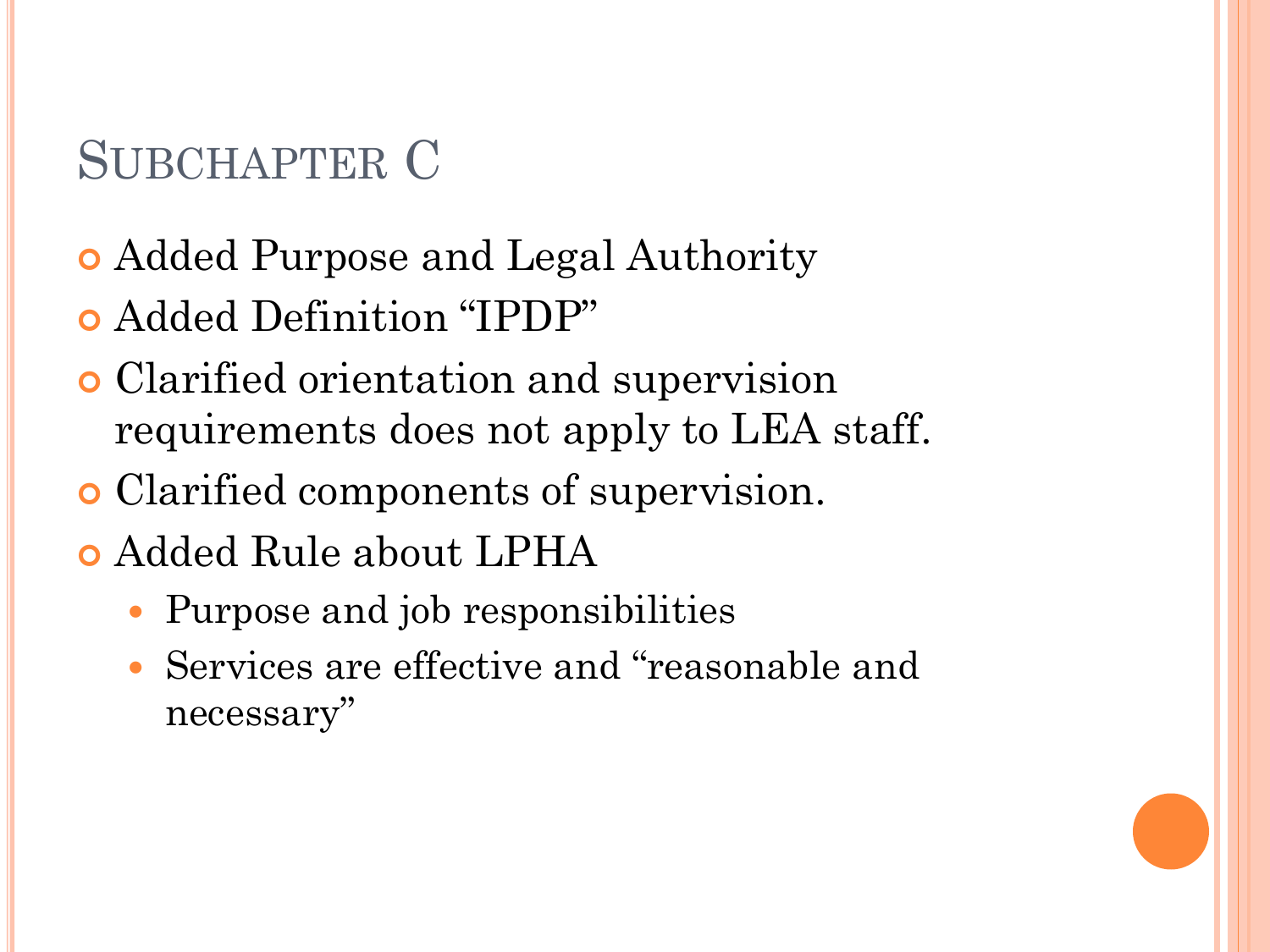- Clarified active and inactive status for EISs.
	- Added required timelines
	- Clarified when the 24 month "countdown" starts

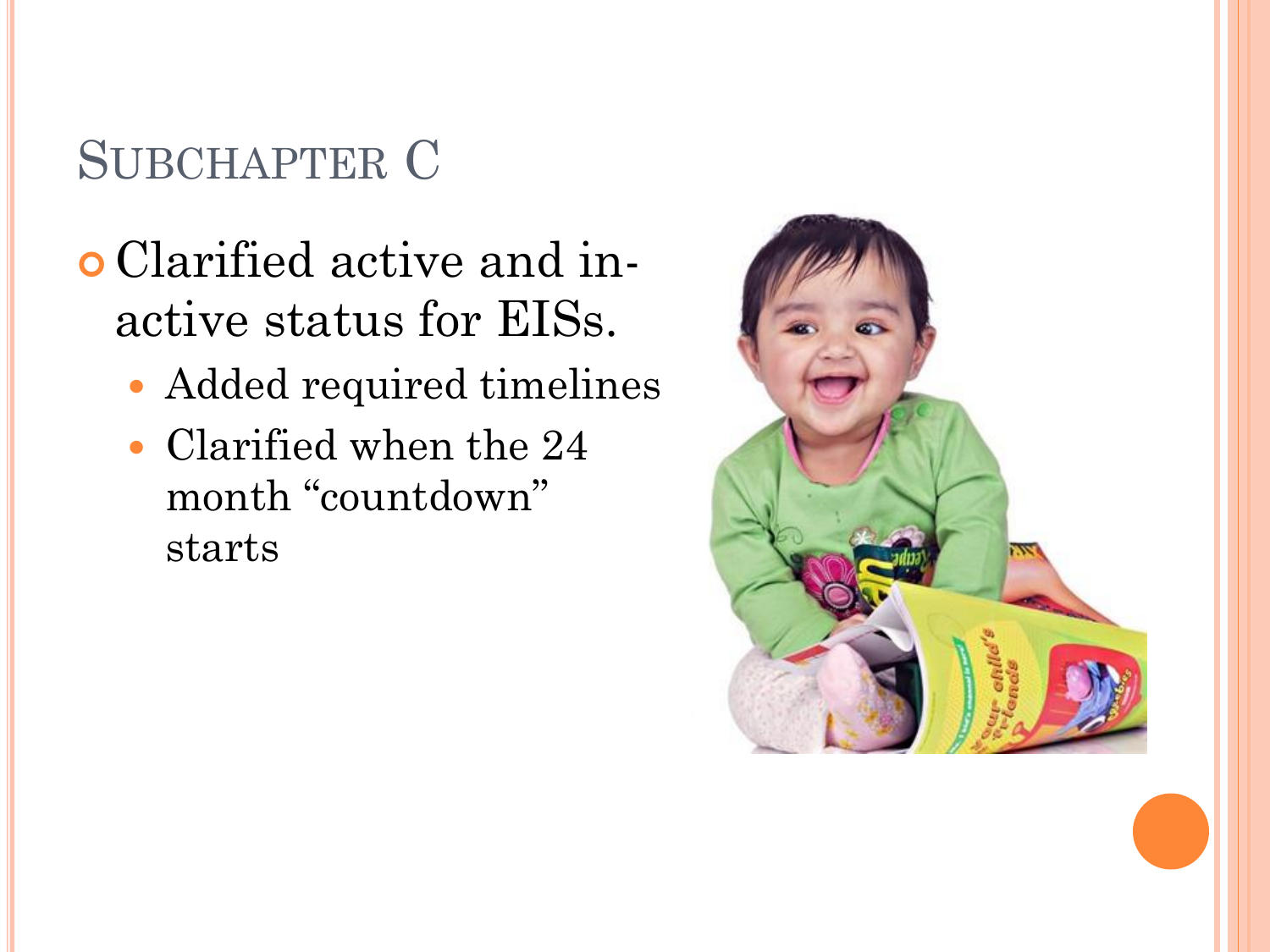## Wording changes for clarity

 Coordinate and collaborate with LEA representatives and Head Start representatives for a joint understanding

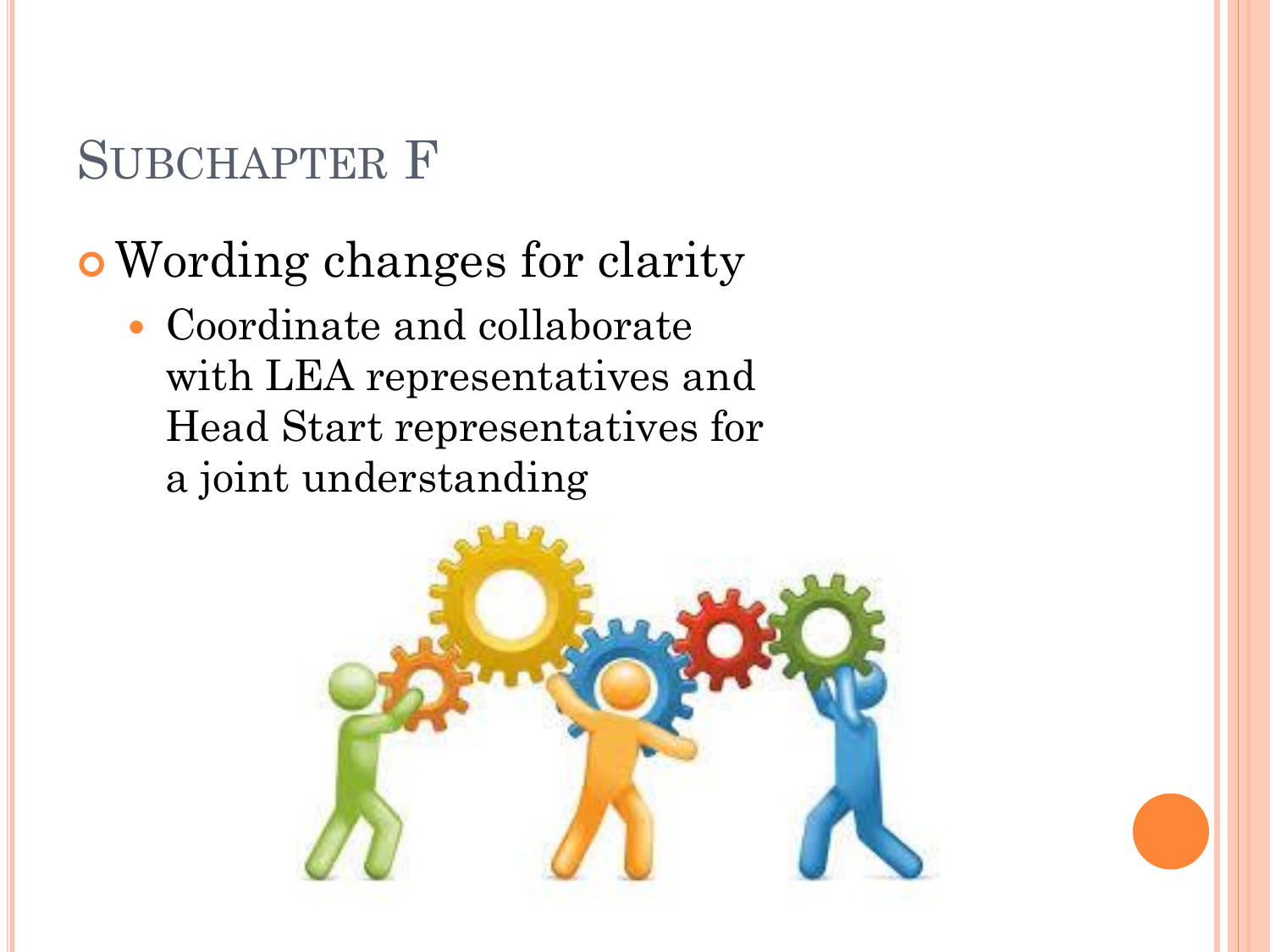- Added Purpose and Legal Authority
- o "Native Language" removed from this rule because of redundancy.
	- Providing pre enrollment activities in the family's native language is required in Subchapter B

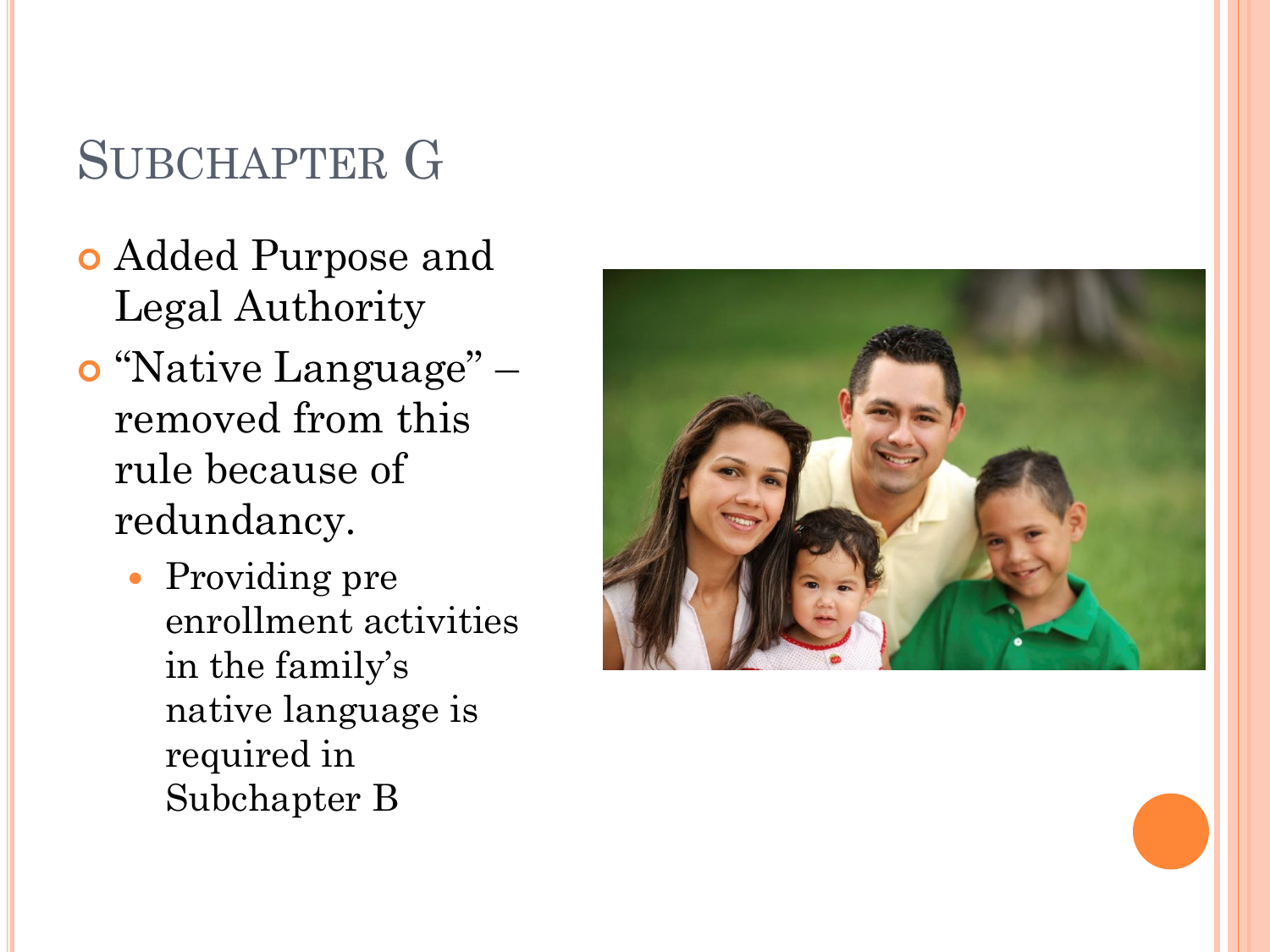- Changed requirement and added clarity for qualitative determination of delay
	- Infants with adjusted age of 0 do not need the  $BDI 2$ . Move directly to qualitative determination of delay LPHA with expertise in the area of the child's concern Document clinical description and functional limitations

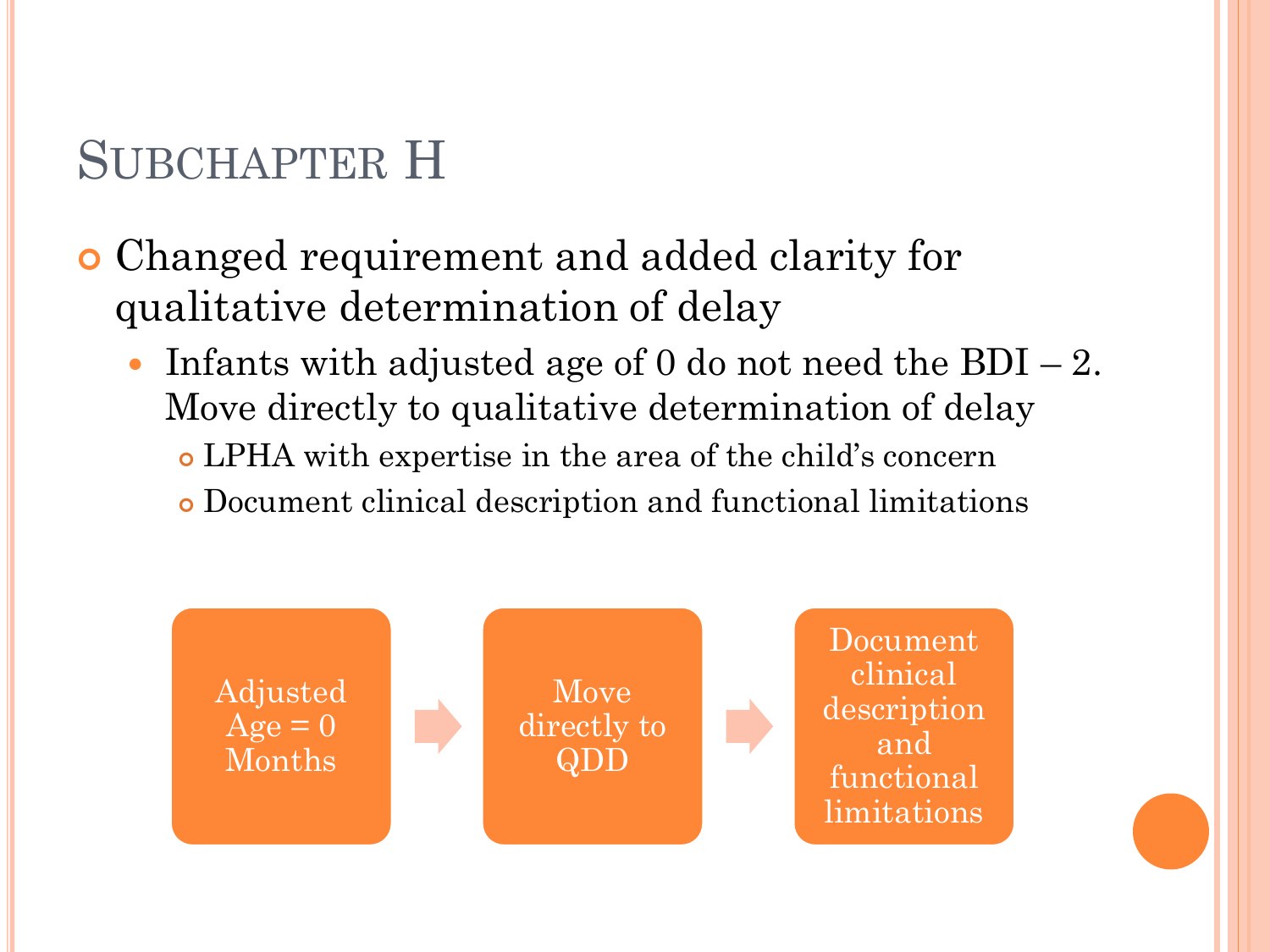#### QDD Refresher



\*LPHA knowledgeable in area of concern must be on the team.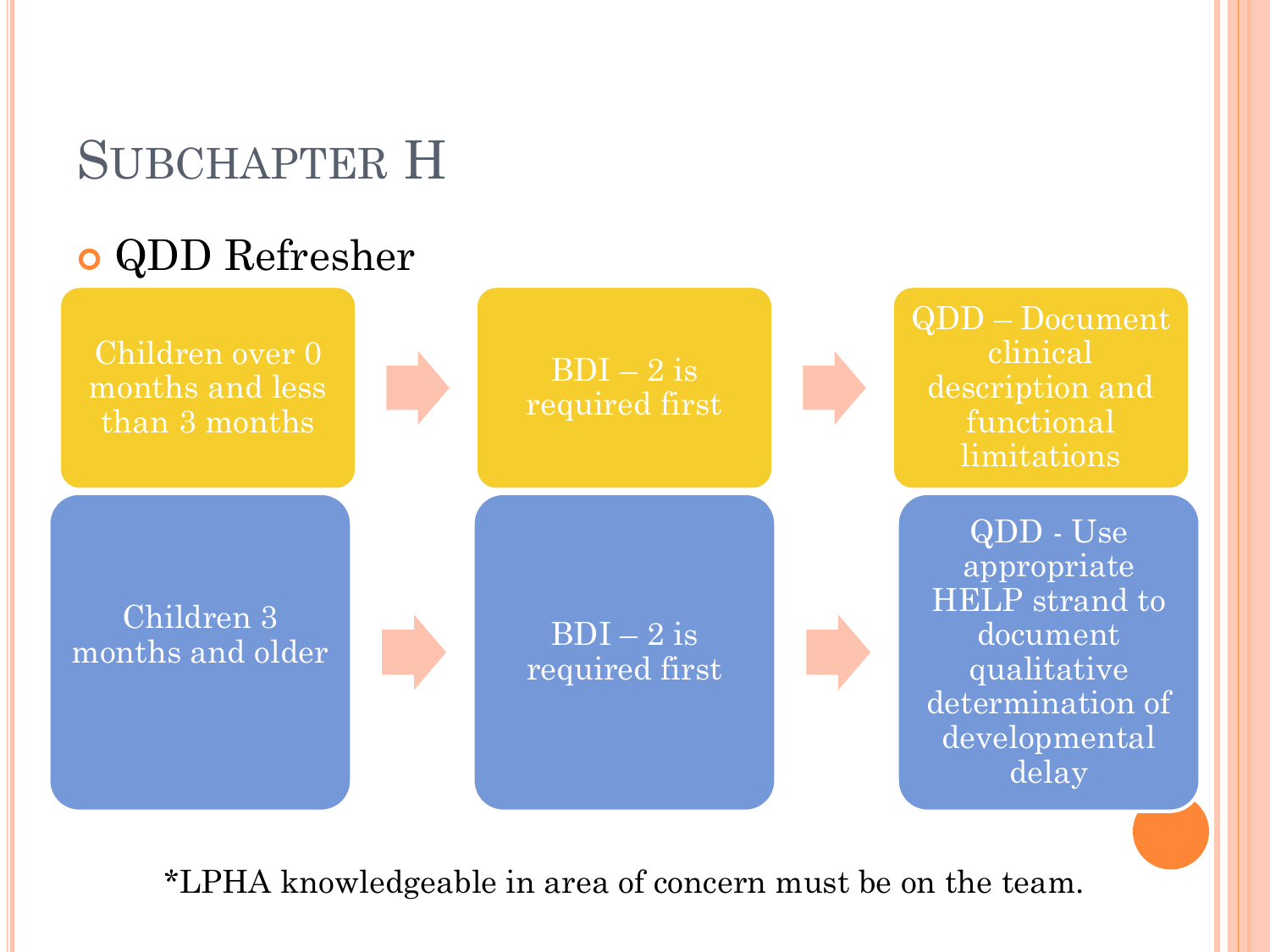#### Eligibility Statement

- Must be completed for every child evaluated.
- Only one eligibility type may be selected (Eligibility Statement and TKIDS).
- Removed requirement to update Eligibility Statement for new eligibility outside of the eligibility determination meeting.
- Establishes an "expiration date". Eligibility Statement is only completed again when the form expires and eligibility is re-determined.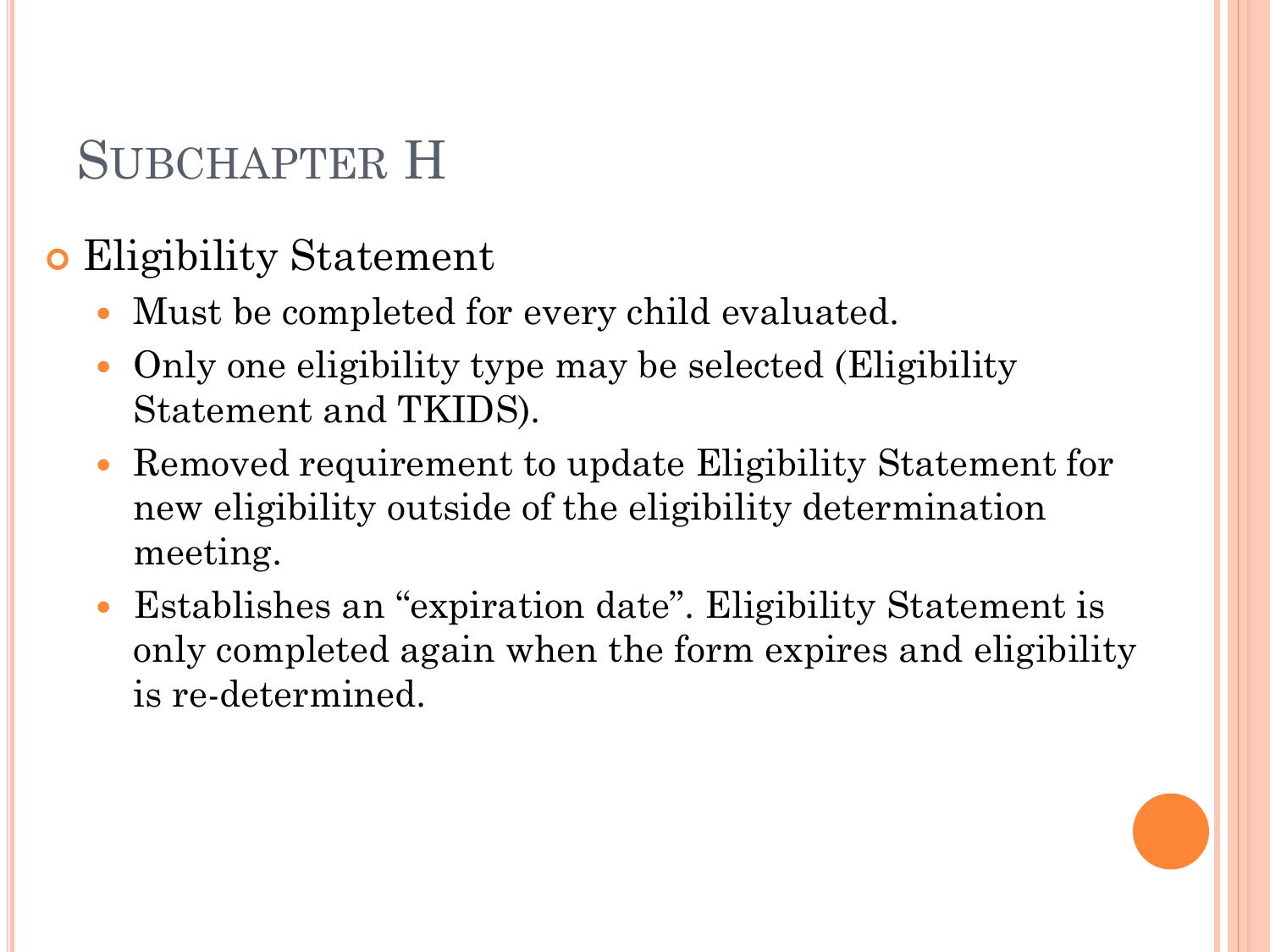**Question**: If a child receives a medical diagnosis or AI/VI qualifier in a middle of an IFSP eligibility period (i.e. between initial and annual), do we need to complete a new eligibility statement and make the change in TKIDS?

**Answer:** No – the child's eligibility is valid until it "expires" (annual or 6 month for QDD). Additional eligibility information is kept in the child's record and can be entered into the "medical information" section in TKIDS.

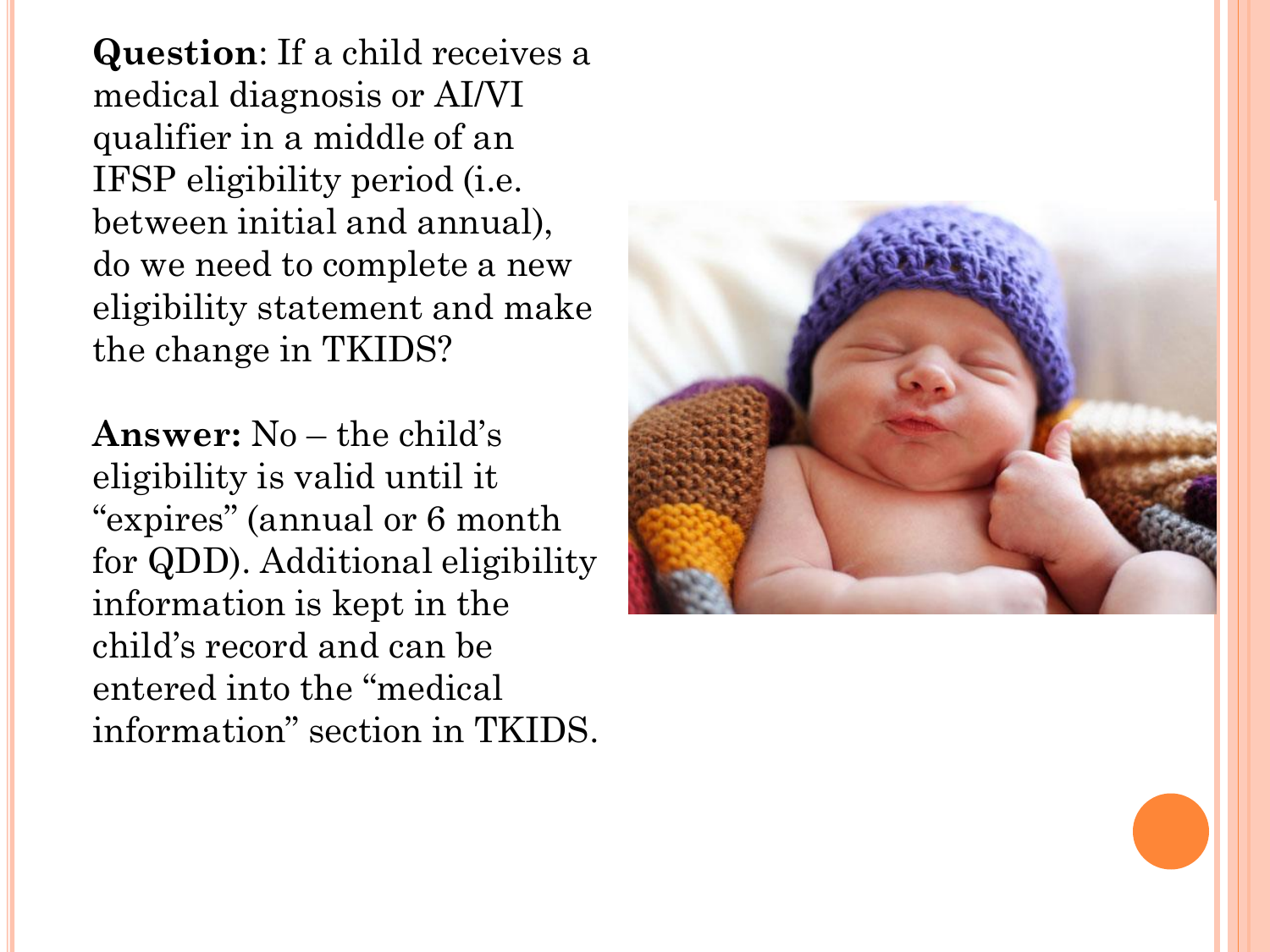#### **Medical**

medical

The Medical page details the child's medical information. This page serves to document information regarding the child's last physical exam, immunization status, medical diagnoses, therapy prescriptions, and physicians associated with the child's case.

|                    | Child ID<br><b>Child Name</b>       | <b>DOB</b>   | Case ID           | <b>Current Disposition</b>                    |                 |                                                 | Option                                                                                                                                                              |           |                |  |
|--------------------|-------------------------------------|--------------|-------------------|-----------------------------------------------|-----------------|-------------------------------------------------|---------------------------------------------------------------------------------------------------------------------------------------------------------------------|-----------|----------------|--|
|                    | EARHART.<br>360779<br>AMELIA D      | 10/03/2007   | 396634            | 'Enrolled' effective<br>Tuesday, May 20, 2008 |                 | Notes, Case Report                              | Referral, Intake Screening, Evaluation/Assessment, Medical, Third Party Benefits,<br>CM/TCM, IFSP, Family, Child Outcomes, Transition, Dismissal, History, Actions, |           |                |  |
|                    |                                     |              |                   |                                               |                 |                                                 |                                                                                                                                                                     |           |                |  |
|                    | <b>MEDICAL FOR CASE: 396634</b>     |              |                   |                                               |                 |                                                 | return to main page / case search page                                                                                                                              |           |                |  |
|                    | Child's Last Physical Date: *       | 10/11/2007   |                   | <b>B</b> (MMDDYYYY)                           |                 | Immunizations: *                                | $\checkmark$<br>Current                                                                                                                                             |           |                |  |
|                    | Child's Physician(s): New Physician |              |                   |                                               |                 | Diagnosis (Medical & Qualifying): New Diagnosis |                                                                                                                                                                     |           |                |  |
| <b>Name</b>        |                                     | Type         | <b>Options</b>    |                                               | $ICD-9$         | <b>Description</b>                              |                                                                                                                                                                     | Elig      | <b>Options</b> |  |
| <b>Uones</b> , Bob |                                     | Pediatrician | Open              | 359.9                                         |                 | Myopathy Unspecified                            |                                                                                                                                                                     | <b>No</b> | <b>Delete</b>  |  |
|                    |                                     |              |                   |                                               |                 |                                                 |                                                                                                                                                                     |           |                |  |
|                    |                                     |              |                   | $\langle$                                     |                 |                                                 |                                                                                                                                                                     |           |                |  |
|                    | Therapy Prescriptions:              |              |                   |                                               |                 |                                                 |                                                                                                                                                                     |           |                |  |
|                    | Specialty                           |              | <b>Start Date</b> |                                               | <b>End Date</b> |                                                 |                                                                                                                                                                     |           |                |  |
|                    | Nutrition                           |              |                   | (MMDDYYYY)                                    |                 | (MMDDYYYY)                                      |                                                                                                                                                                     |           |                |  |
|                    | <b>Occupational Therapy</b>         |              |                   | (MMDDYYYY)                                    |                 | (MMDDYYYY)                                      |                                                                                                                                                                     |           |                |  |
|                    | <b>Physical Therapy</b>             |              |                   | (MMDDYYYY)                                    |                 | (MMDDYYYY)                                      |                                                                                                                                                                     |           |                |  |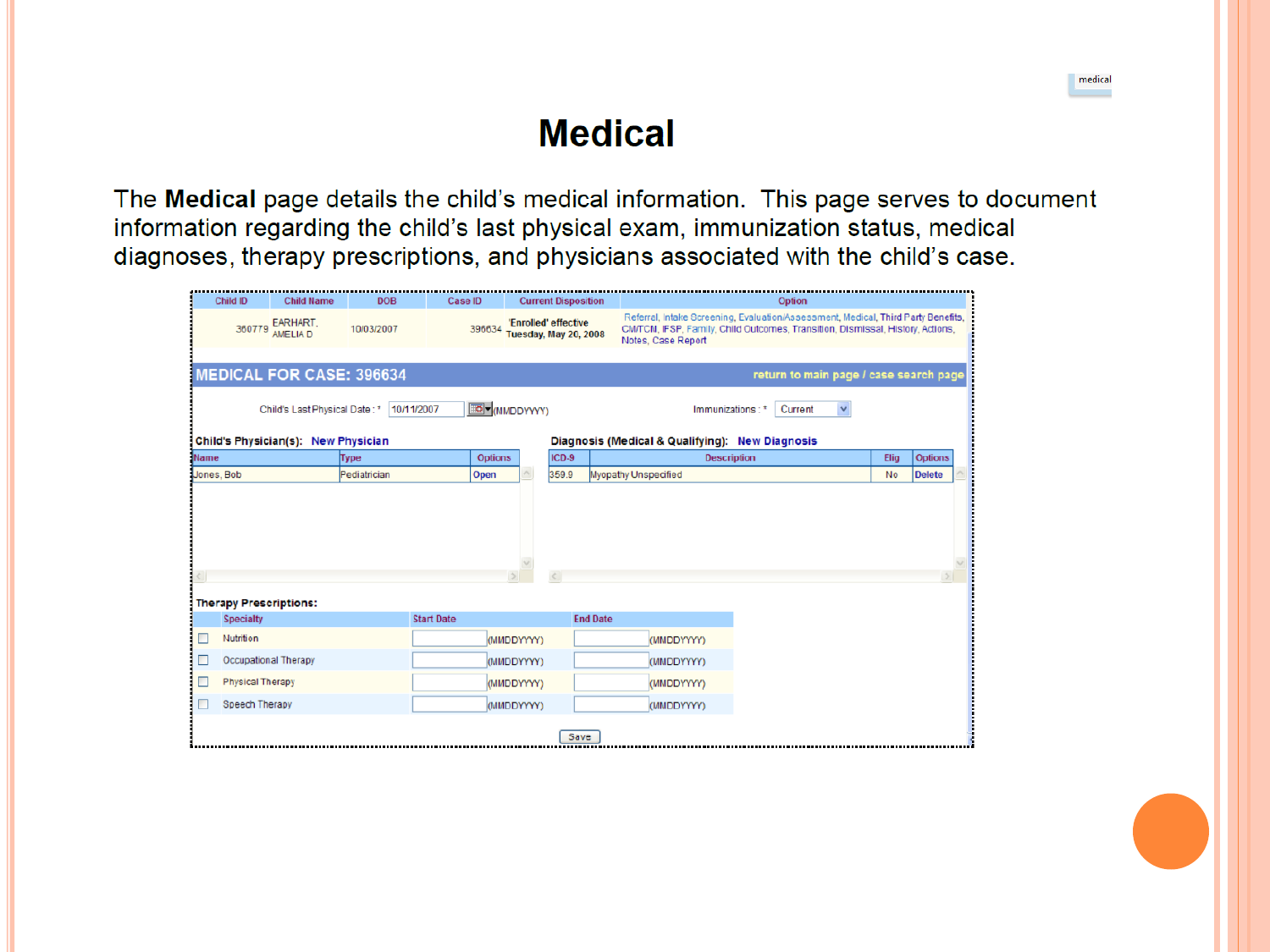#### UPDATED ELIGIBILITY STATEMENT

#### Available on the Extranet – March 7, 2015

| <b>Entry</b><br><b>Annual</b><br><b>Eligibility Statement</b><br><b>Re-Determine Qualitative</b><br>Other<br><b>Child's Name</b>                                                                 | <b>Client ID</b>                  | <b>eclic</b> early childhood intervention<br><b>DOB</b>                                                 |  |
|--------------------------------------------------------------------------------------------------------------------------------------------------------------------------------------------------|-----------------------------------|---------------------------------------------------------------------------------------------------------|--|
| <b>Not Eligible</b><br><b>Eligible</b> – Select one (1-3 below) & enter<br>required information<br><b>Eligibility Date</b><br>(If testing conducted on more than one date, enter the first date) |                                   | <b>Chronological Age</b><br>(According to BDI-2 instructions)<br><b>Adjusted Age</b><br><b>Duration</b> |  |
| Interdisciplinary Team Member Vames<br>Removed requirement to update<br>form                                                                                                                     |                                   |                                                                                                         |  |
|                                                                                                                                                                                                  | 1 - Medically Diagnosed Condition |                                                                                                         |  |
| <b>Diagnosis</b><br>Child's chart contains medical records confirming diagnosis                                                                                                                  |                                   | <b>ICD Code</b>                                                                                         |  |
|                                                                                                                                                                                                  |                                   |                                                                                                         |  |

×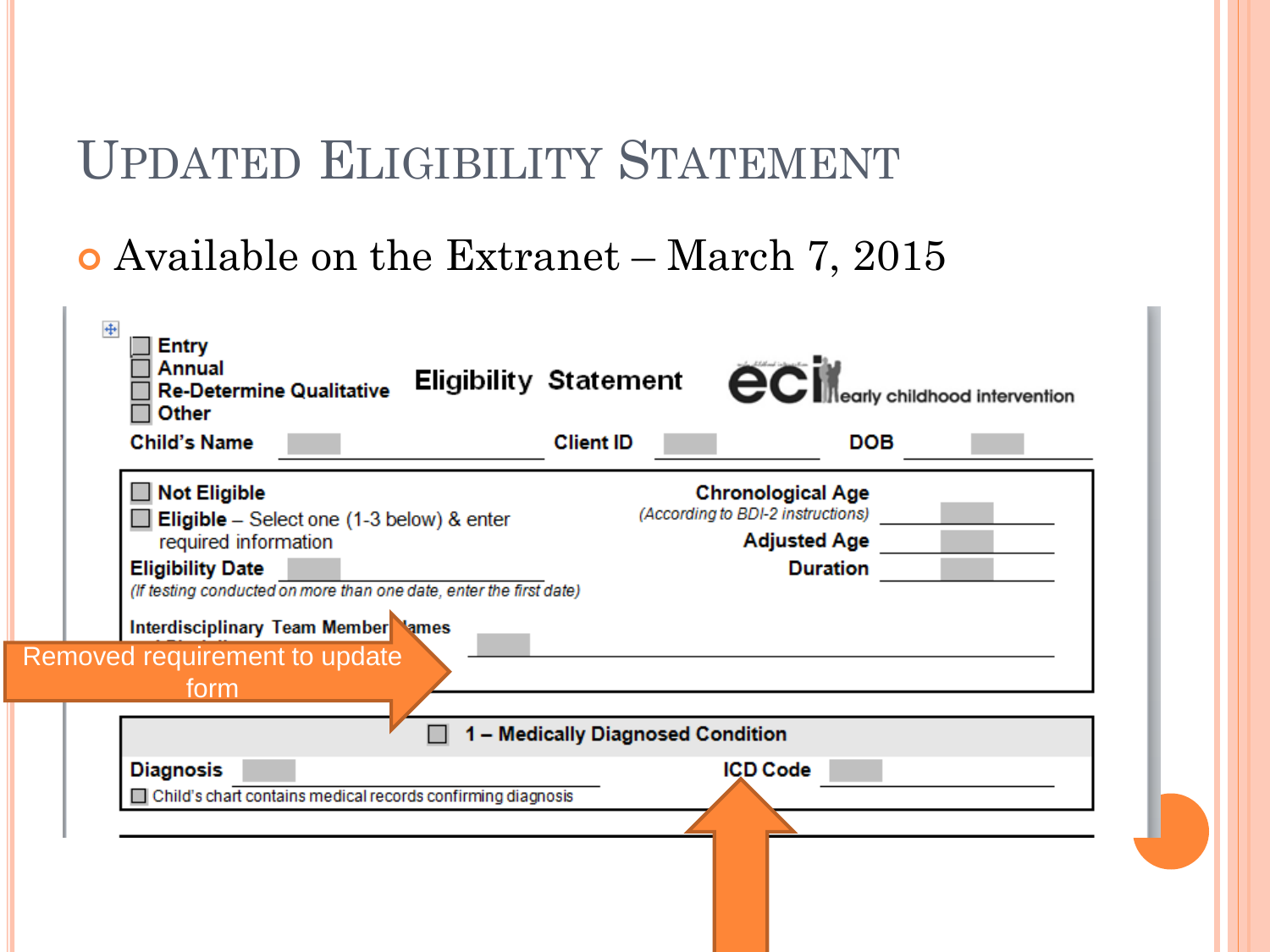#### UPDATED ELIGIBILITY STATEMENT

|                                                                                                                                    | <b>Eligibility Statement</b><br>Qualitative Determination of Delay for Ages Birth through 2 Months                                                                                          |
|------------------------------------------------------------------------------------------------------------------------------------|---------------------------------------------------------------------------------------------------------------------------------------------------------------------------------------------|
| <b>Child's Name</b><br><b>Client ID</b>                                                                                            | <b>Eligibility Date</b><br><b>Duration</b>                                                                                                                                                  |
| Complete this page for infants who meet both of the following criteria:<br>Chronological or adjusted age is younger than 3 months; | 2. Baby did not qualify based on the BDI-2 score but team identifies a developmental concern. The<br>BDI-2 does not need to be administered for an infant with an adjusted age of 0 months. |
|                                                                                                                                    | Indicate area(s) of concern and provide a complete clinical description in the space below.                                                                                                 |
|                                                                                                                                    | $\Box$ Communication   Oral Motor: Feeding skills are inadequate to meet nutritional needs                                                                                                  |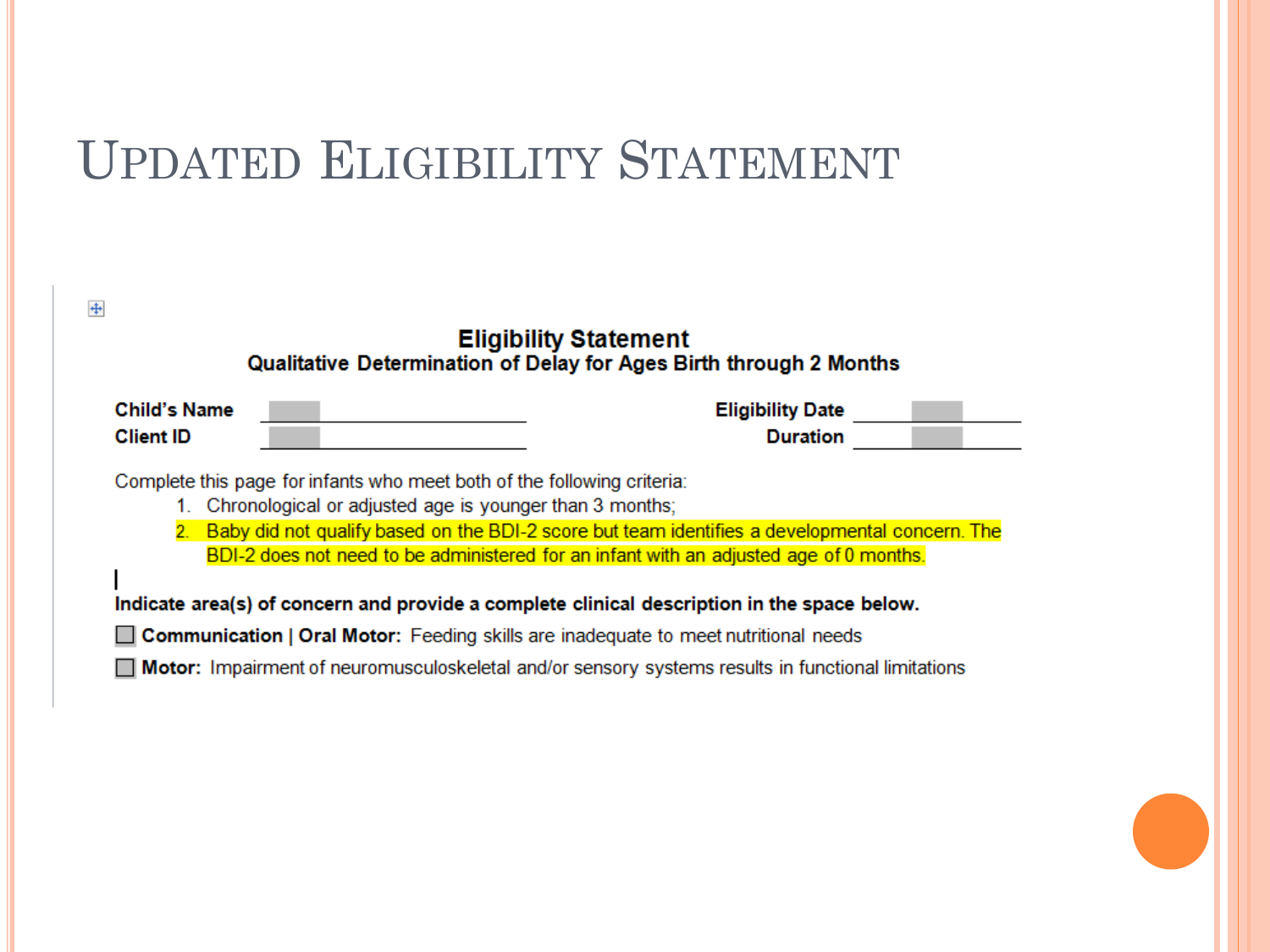- LPHA is required for every evaluation team.
	- Reflected in new definition of interdisciplinary team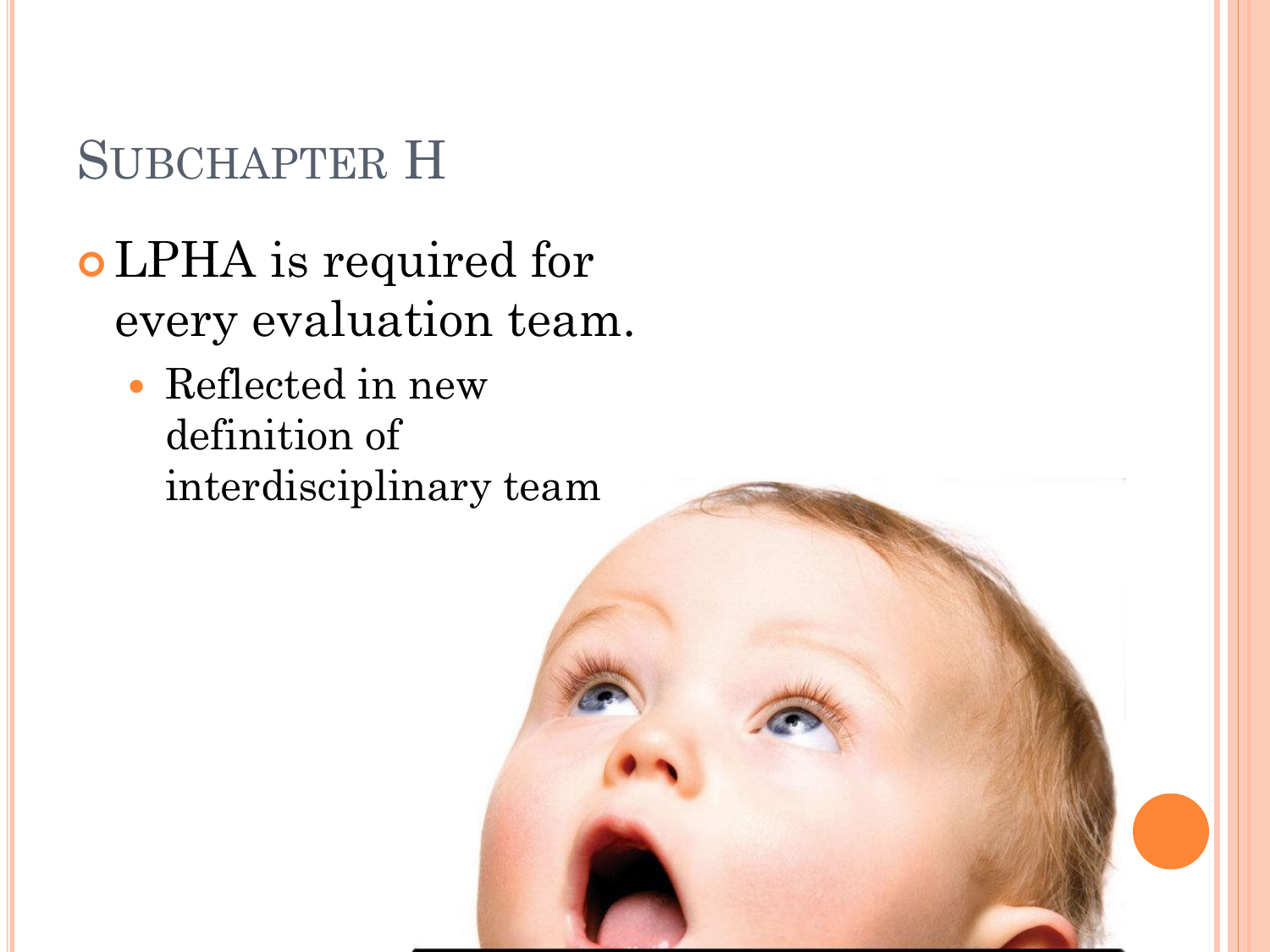#### Contractor Oversight

- Written, internal procedures for establishing a system of clinical oversight for eligibility determination
	- Eligibility criteria is applied consistently
	- Testing is administered and scored accurately
	- Comprehensive evaluations
	- Clinical opinion
	- Appropriate documentation
		- Eligibility statement
		- Progress note or evaluation report

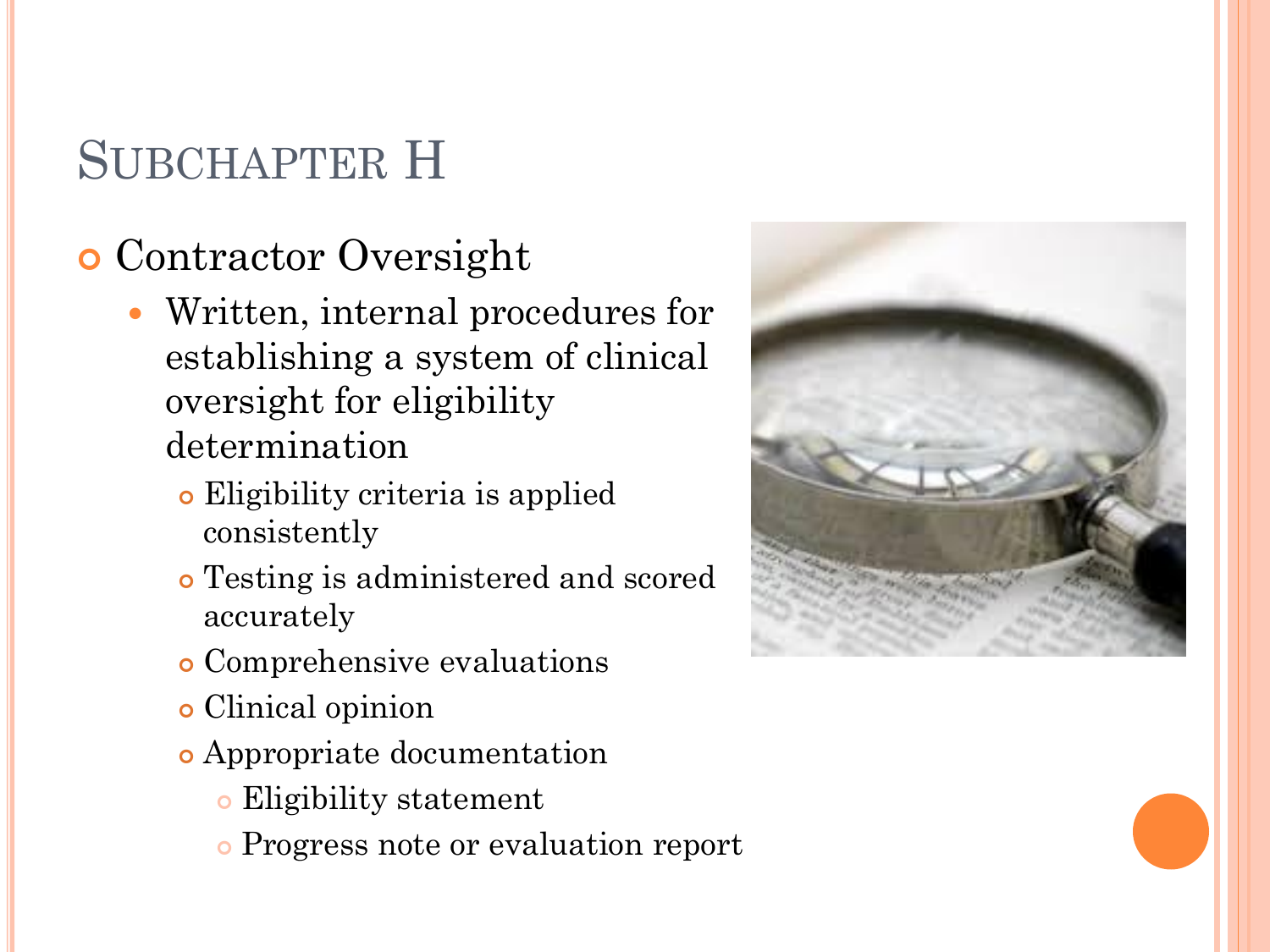#### EXAMPLES OF OVERSIGHT ACTIVITIES

- Include training, group discussions, Q and A into staff meetings. Solicit ideas for how to improve program practices.
- Complete weekly/biweekly or monthly record reviews to ensure correct eligibility determination, accurate scoring of the BDI-2, all needs identified with functional, and measureable outcomes embedded within family routines. Trainings and discussions as needed based on review findings. (Supervision – record review).
- **o** Peer to peer record reviews and discussions.
- Systematic observations of the eligibility determination process.
- Peer group case study presentation for group discussion and problem solving.
- Discussion of clinical and service delivery aspects of a specific case with supervisor for problem solving.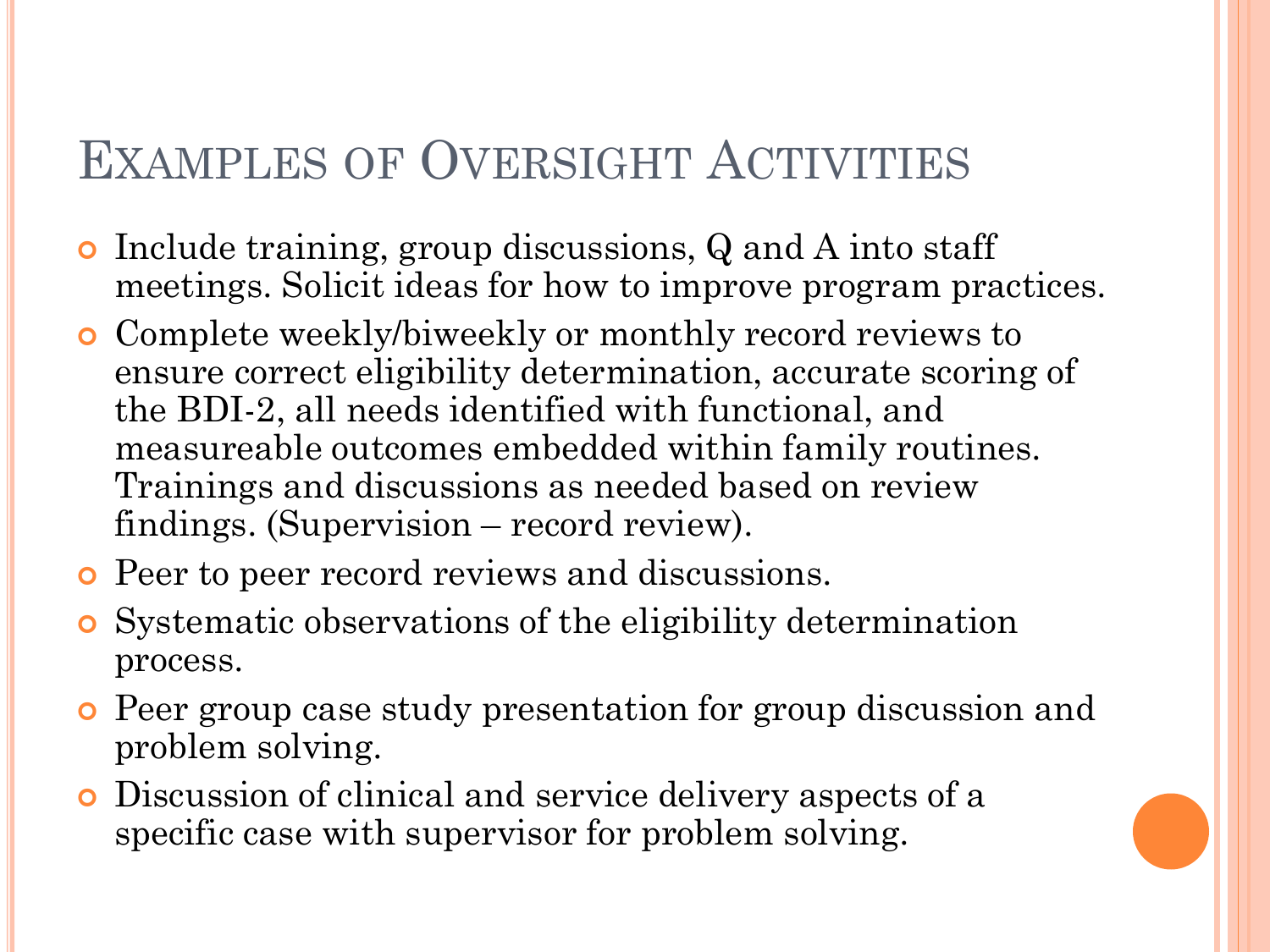#### Other rule changes added clarity to the requirements.

- 108.809 (wording changes for clarity)
- 108.811 (points to section about Needs Assessment)
- 108.813 (wording changes for clarity)
- 108.815 (wording changes for clarity)
- 108.819 (wording change for clarity)
- Moved Medical Review for ECI Services (108.828)
- 108.833 MCHAT is now MCHAT R
- Moved Needs Assessment (108.837)
	- Bridge between Evaluation and Assessment and IFSP.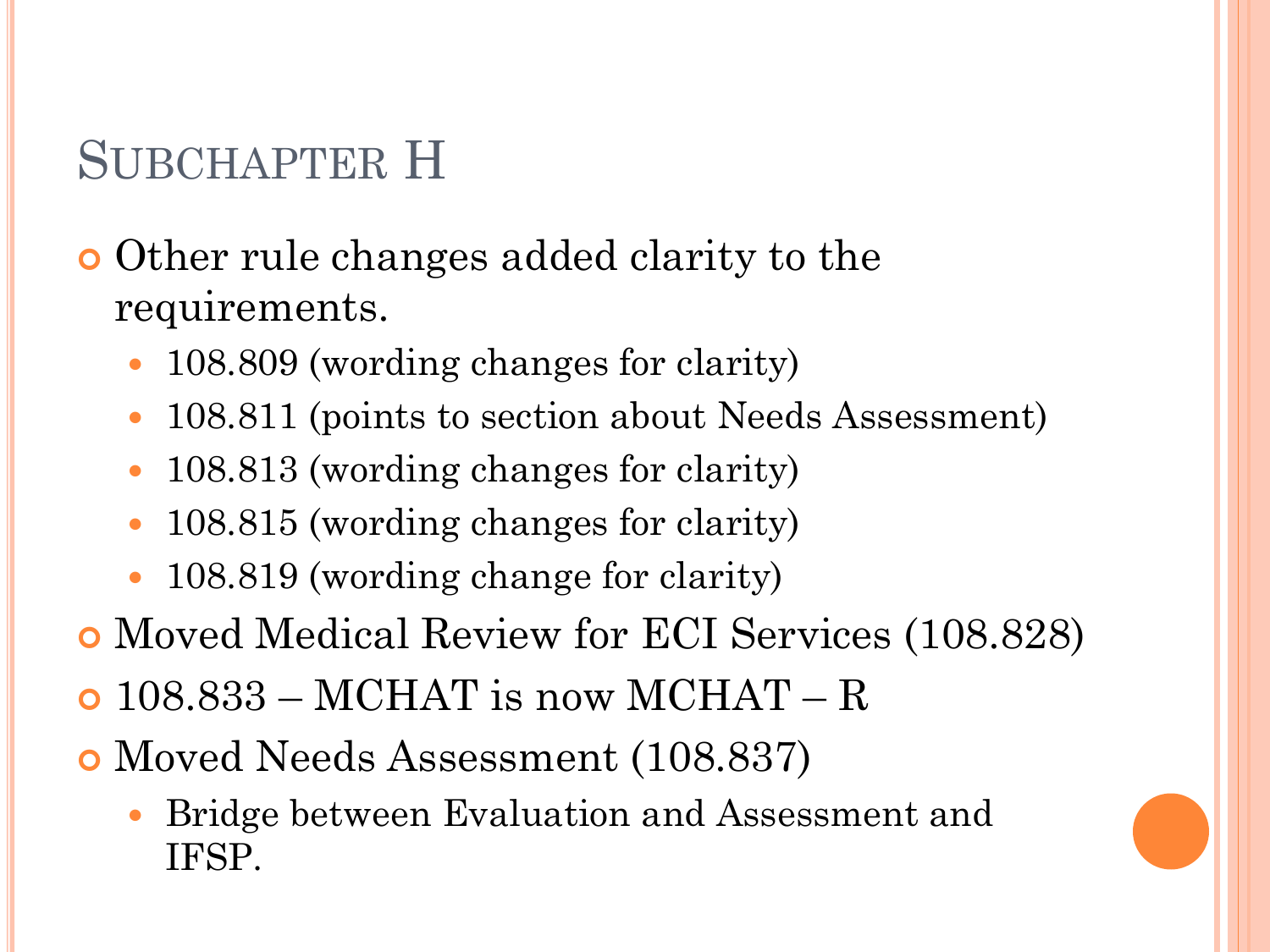**Question:** Define or clarify Family-Directed Assessment re: 303.321.

**Answer:** A family-directed assessment of the resources, priorities, and concerns of the family and the identification of the supports and services necessary to enhance the family's capacity to meet the developmental needs of that infant or toddler.

*Assessment* means the **ongoing procedures** used by qualified personnel to identify the child's unique strengths and needs and the early intervention services appropriate to meet those needs throughout the period of the child's eligibility under this part

(2) A family-directed assessment must be conducted by qualified personnel in order to identify the family's resources, priorities, and concerns and the supports and services necessary to enhance the family's capacity to meet the developmental needs of the family's infant or toddler with a disability. The family-directed assessment must—

(i) Be voluntary

(ii) Be based on information obtained through an **assessment tool** and also through an **interview** and

(iii) Include the family's description of its resources, priorities, and concerns related to enhancing the child's development.

# So, what is it?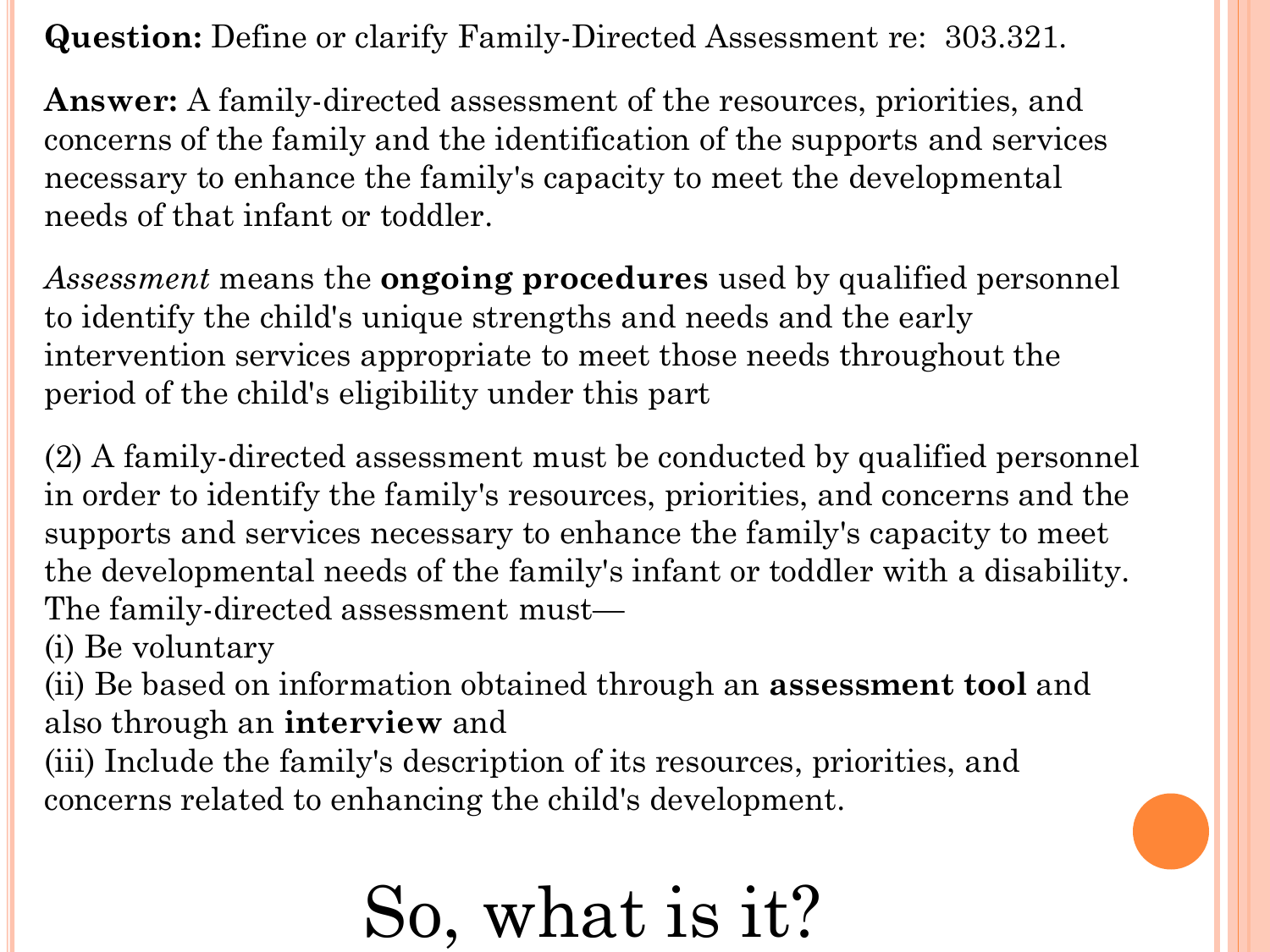| Positive<br>Social-Emotional<br><b>Skills</b> | Using<br>and<br>Acquiring and<br>Knowledge<br>Skills | Taking Appropriate<br>Actions to Meet<br>Needs | <b>Routines</b>                                                                                      | Strength | Need/Concern | Priority | Code |
|-----------------------------------------------|------------------------------------------------------|------------------------------------------------|------------------------------------------------------------------------------------------------------|----------|--------------|----------|------|
|                                               |                                                      |                                                | <b>How Your day starts</b>                                                                           |          |              |          |      |
| x                                             | x                                                    | x                                              | How does your child let you know he/she is awake?<br>(cognitive, communication and social-emotional) |          |              |          |      |
|                                               |                                                      |                                                |                                                                                                      |          |              |          |      |
|                                               |                                                      |                                                |                                                                                                      |          |              |          |      |
|                                               |                                                      |                                                |                                                                                                      |          |              |          |      |
|                                               | x                                                    | x                                              | How does your child get out of bed?<br>(adaptive/self-help and motor)                                |          |              |          |      |
|                                               |                                                      |                                                |                                                                                                      |          |              |          |      |
|                                               |                                                      |                                                |                                                                                                      |          |              |          |      |
| x                                             | x                                                    |                                                | Is your child happy or sad when he/she wakes up?<br>(social-emotional and communication)             |          |              |          |      |
|                                               |                                                      |                                                |                                                                                                      |          |              |          |      |
|                                               |                                                      |                                                |                                                                                                      |          |              |          |      |

#### **Child and Family Resources and Case Management Needs**

Your service coordinator must monitor the implementation of the IFSP and follow up with you to ensure that your child's needs are being adequately addressed. Your assigned service coordinator must:

• Talk with you on a regular basis to determine if services are being provided in accordance with the IFSP and if your child's goals/outcomes are being met.

. This includes contacting your child's service providers, or other entities or individuals who can provide information related to your child's needs and related services if needed. • Determine if there are changes in your child's needs or status

Your family may have additional concerns related to your child's medical, social, educational or other needs that have not already been identified. We will identify resources and supports to assist you in addressing these concerns. You may choose to identify and address these needs now, at the initial IFSP or at another time. As new needs are identified your service coordinator will add them to this plan.

| Need Identified -<br>Outcome developed<br>Need Identified -<br>Outcome declined | No needs initially<br>identified | Resource Identified | <b>Areas of Need and</b><br><b>Resources Related to the</b><br><b>Family's Ability to Enhance</b><br>the Child's Development |              |
|---------------------------------------------------------------------------------|----------------------------------|---------------------|------------------------------------------------------------------------------------------------------------------------------|--------------|
| Check appropriate boxes<br>for each                                             |                                  |                     | <b>Medical</b>                                                                                                               | <b>Notes</b> |
|                                                                                 |                                  |                     | Medical insurance (CHIP, Medicaid etc.)                                                                                      |              |
|                                                                                 |                                  |                     | <b>Well Child Check</b>                                                                                                      |              |
|                                                                                 |                                  |                     | Other medical/dental providers                                                                                               |              |
|                                                                                 |                                  |                     | Primary care physician                                                                                                       |              |
|                                                                                 |                                  |                     | Medical equipment and supplies                                                                                               |              |
|                                                                                 |                                  |                     | <b>Prescriptions</b>                                                                                                         |              |
|                                                                                 |                                  |                     | <b>Immunizations</b>                                                                                                         |              |
|                                                                                 |                                  |                     | Hearing and/or Vision Evaluation                                                                                             |              |
|                                                                                 |                                  |                     | Other (specify)                                                                                                              |              |
|                                                                                 |                                  |                     | <b>Educational</b>                                                                                                           |              |
|                                                                                 |                                  |                     | Child care or Head Start                                                                                                     |              |
|                                                                                 |                                  |                     | <b>Private Therapy</b>                                                                                                       |              |
|                                                                                 |                                  |                     | <b>Transition</b>                                                                                                            |              |
|                                                                                 |                                  |                     | Other (specify)                                                                                                              |              |

'n

Describe the parent's resources available to meet all developmental concerns and priorities identified.

**The IFSP process includes the family-directed assessment and the child's comprehensive needs assessment.**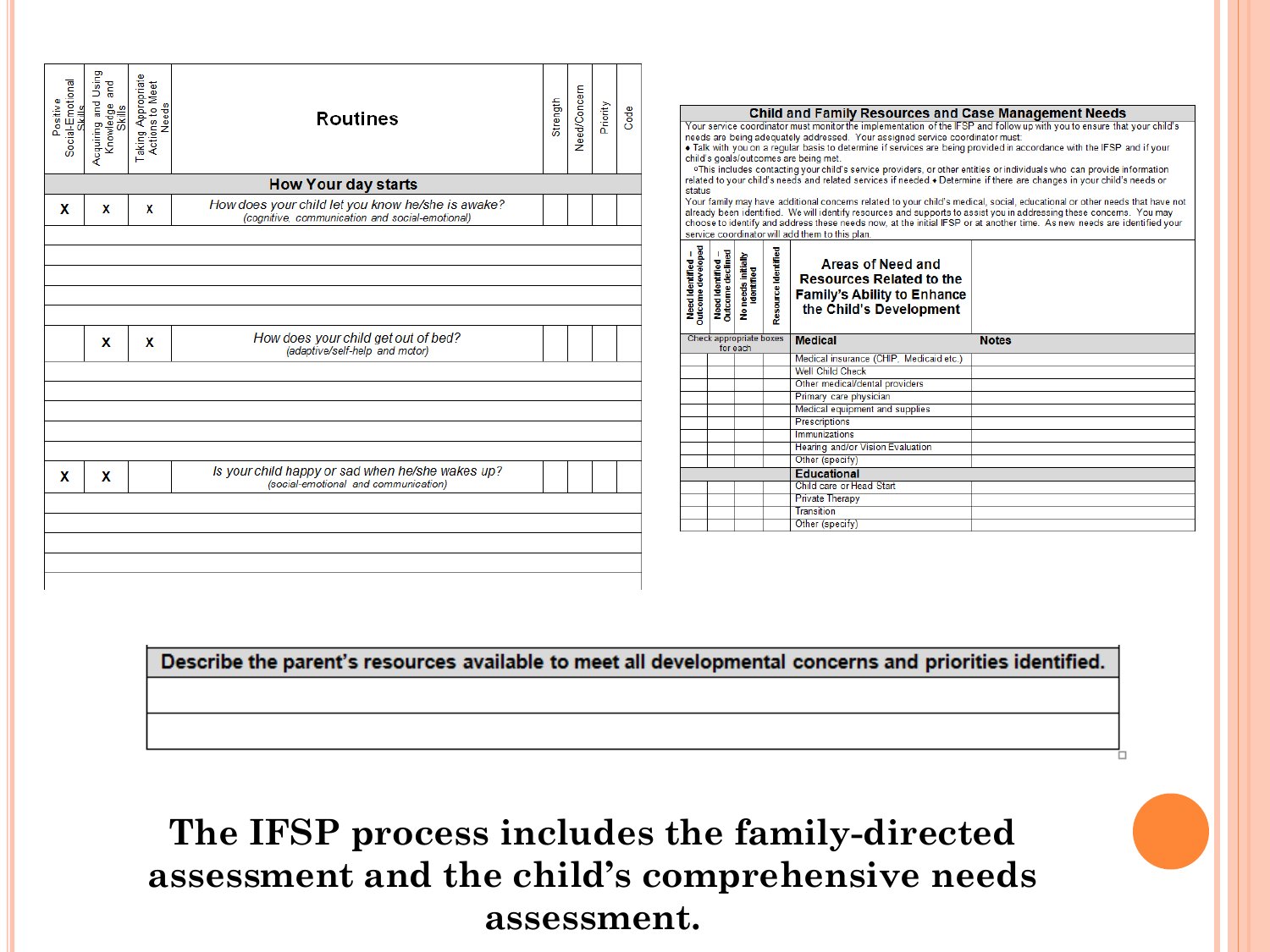- Added Purpose and Legal Authority
- Definitions moved to 108.1003
- o "IFSP" moved to 108.1004
	- Reorganization of IFSP (108.1004)
		- Requirements removed from 108.1009 and moved to 108.1004

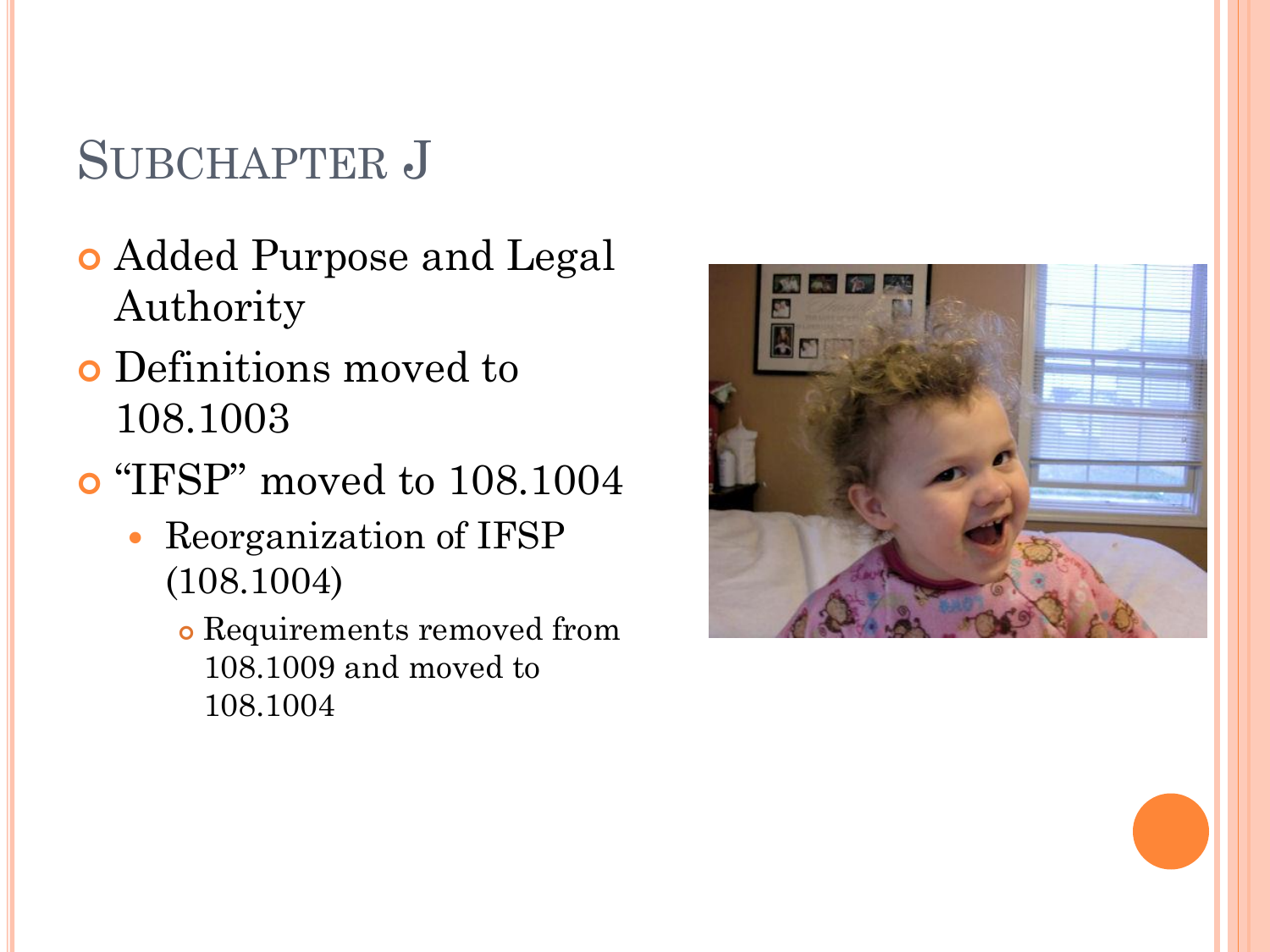#### SUBCHAPTER J – 108.1015

 Operationalizes requirement to include child outcomes information in the IFSP (108.1015 initial) and (108.1019 – annual)

Clarifications:

- Team monitors all IFSP services, not just SST
- Points reader to rule about Parent Participation instead of restating it
- Group services must meet the developmental needs of the child.
- LPHA signature indicates the services are reasonable and necessary
- Clarifies requirement for writing IFSP outcomes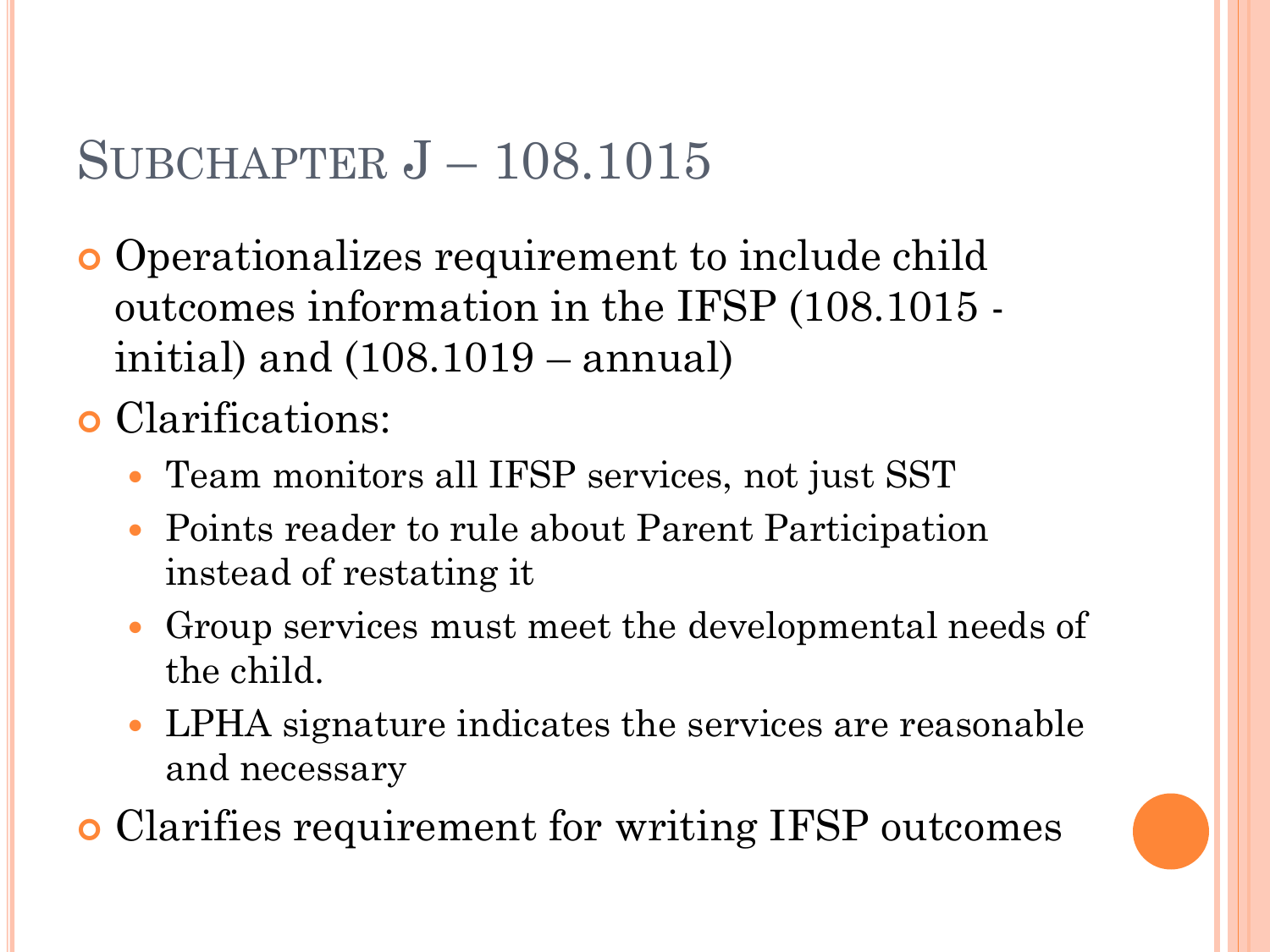Question: Clarify 108.1015. Clarify and give examples of targeted participation.

*Outcomes address the child's functional developmental skills by describing targeted participation in everyday family and community routines and activities;*

Answer: Targeted participation means the specific ways the child will participate in the routine. Not just "will participate"



Jackson will use words like "stop" or "go away," or will walk away instead of biting when other children get too close. Daycare teacher will report no biting incidents for one week.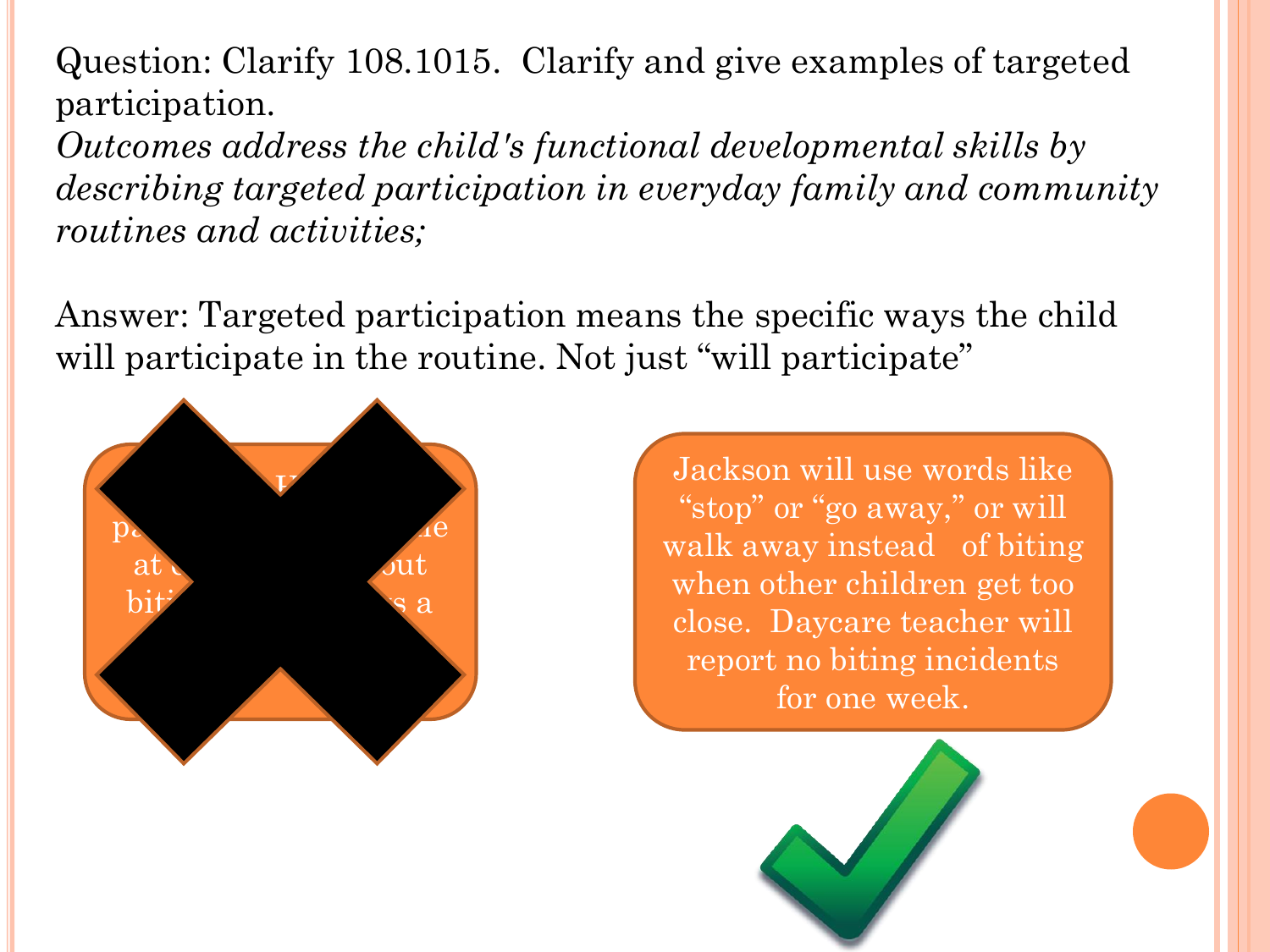## **IFSP OUTCOMES TRAINING**



ECI Extranet > IFSP **IFSP** 

| View All Site            |
|--------------------------|
| Lists                    |
| • Performan<br>Oversight |

| View All Site Content                        | <b>New</b> | Upload T<br>Actions -<br>Settings -<br>$\mathbf{v}$ |                   |
|----------------------------------------------|------------|-----------------------------------------------------|-------------------|
| <b>Lists</b>                                 | Type       | Name                                                | Modified          |
| • Performance and<br>Oversight Calendar      | Ō.         | Annual Evaluation of IFSP                           | 1/15/2014 8:31 AM |
|                                              | È          | DARS 4006_Services Page_Form_Fill_also_on_internet  | 1/15/2014 8:48 AM |
| <b>Document Libraries</b><br>Case Management | Ō.         | <b>IFSP Outcomes Training Materials</b>             | 1/15/2014 8:35 AM |
| CDS Supervisors                              | ħ          | Initial IFSP                                        | 1/15/2014 8:31 AM |
| Directors Meetings                           | È          | Periodic Reviews                                    | 1/15/2014 8:31 AM |
| <b>DARS ECI</b>                              |            | Spanish forms                                       | 1/15/2014 8:32 AM |
| TKIDS/TRAD/EIS<br>Registry/Extranet          | È          | Transition                                          | 1/15/2014 8:32 AM |
| <b>Security Agreement</b>                    | n          | z_Q and As                                          | 1/15/2014 8:44 AM |
|                                              |            |                                                     |                   |

Ξ

- **ECI Publications**
- · ECI Rules

- ECI State Office Org Chart
- · ECI Videos

|     |                                                   | . .               |
|-----|---------------------------------------------------|-------------------|
| New | Upload •<br>$\bullet$<br>Actions<br>Settings      |                   |
|     | Type Name                                         | Modified          |
| 四   | 1_Measurable outcomes intro                       | 1/15/2014 8:18 AM |
| 嚠   | 2_Guidelines_What makes outcome measurable        | 1/15/2014 8:18 AM |
| 嚠   | 3_Questions to drill deeper2<br>$\sim$ $\sim$     | 1/15/2014 8:18 AM |
| 嚠   | 4_Two Families_Two Outcomes                       | 1/15/2014 8:18 AM |
| 呬   | 5_More examples Measurable Outcomes               | 1/15/2014 9:22 AM |
| 四   | 6_Exercise_What makes outcome measurable          | 1/15/2014 8:19 AM |
| 呬   | 7_Supervisor Key_What Makes an Outcome Measurable | 1/15/2014 8:19 AM |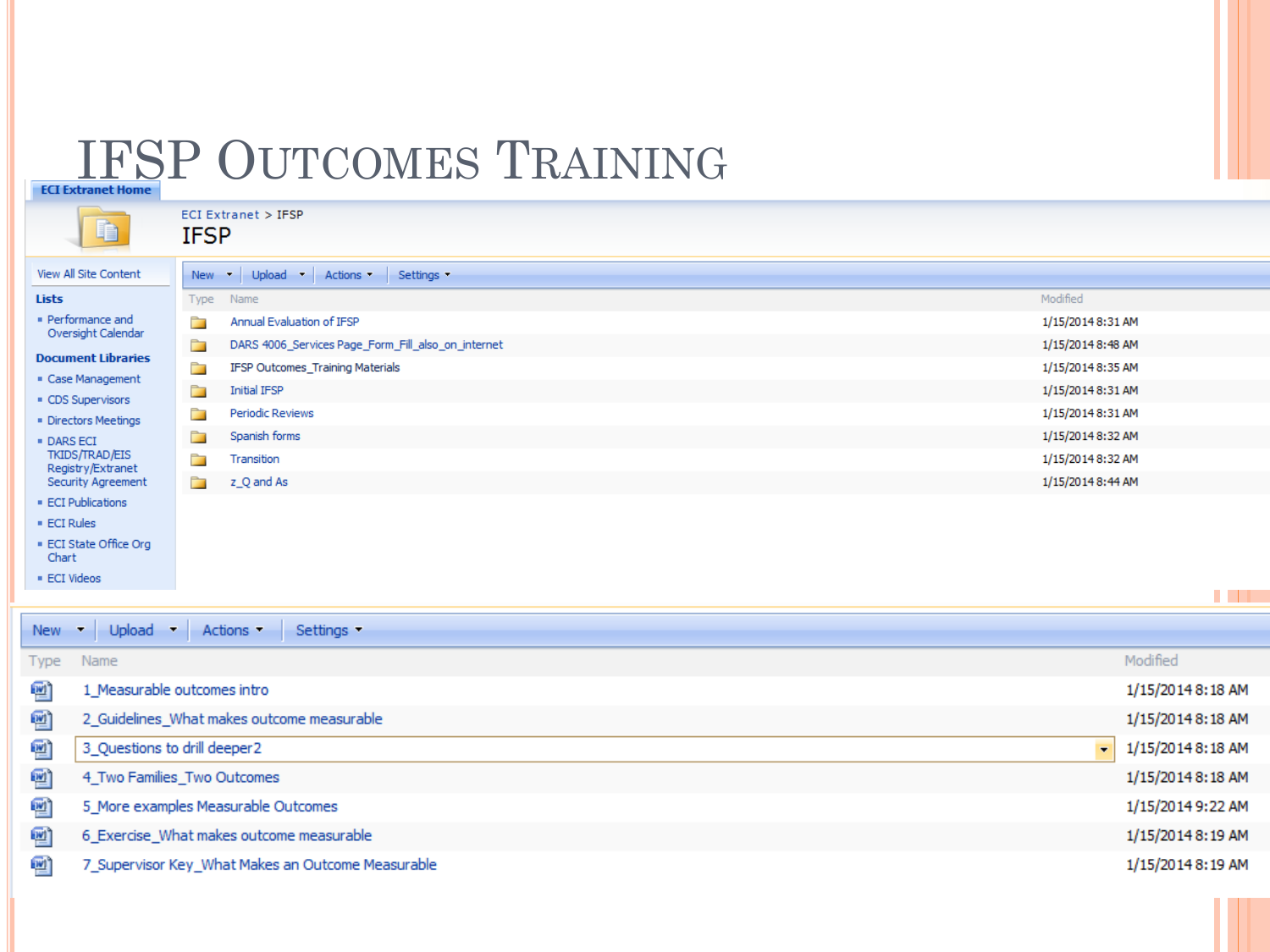#### SUBCHAPTER J – PERIODIC REVIEW

- Moved location
- Clarifies what must be accomplished during the review
- No new requirements

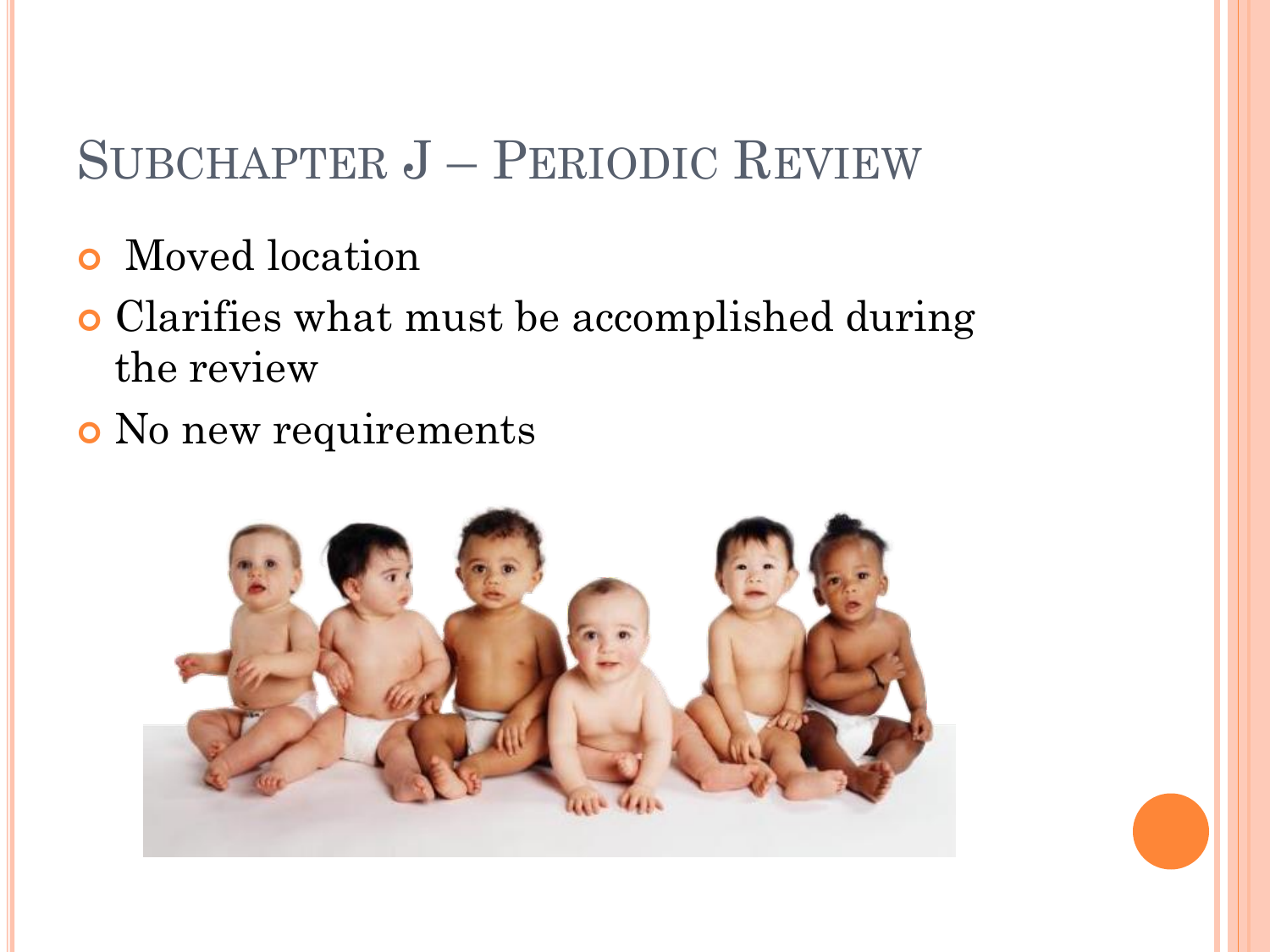- Added Purpose and Legal Authority
- Early Childhood Intervention Services Delivery changed number (108.1104)
- o Includes requirement "Services must be monitored by the interdisciplinary team at least once every six months"

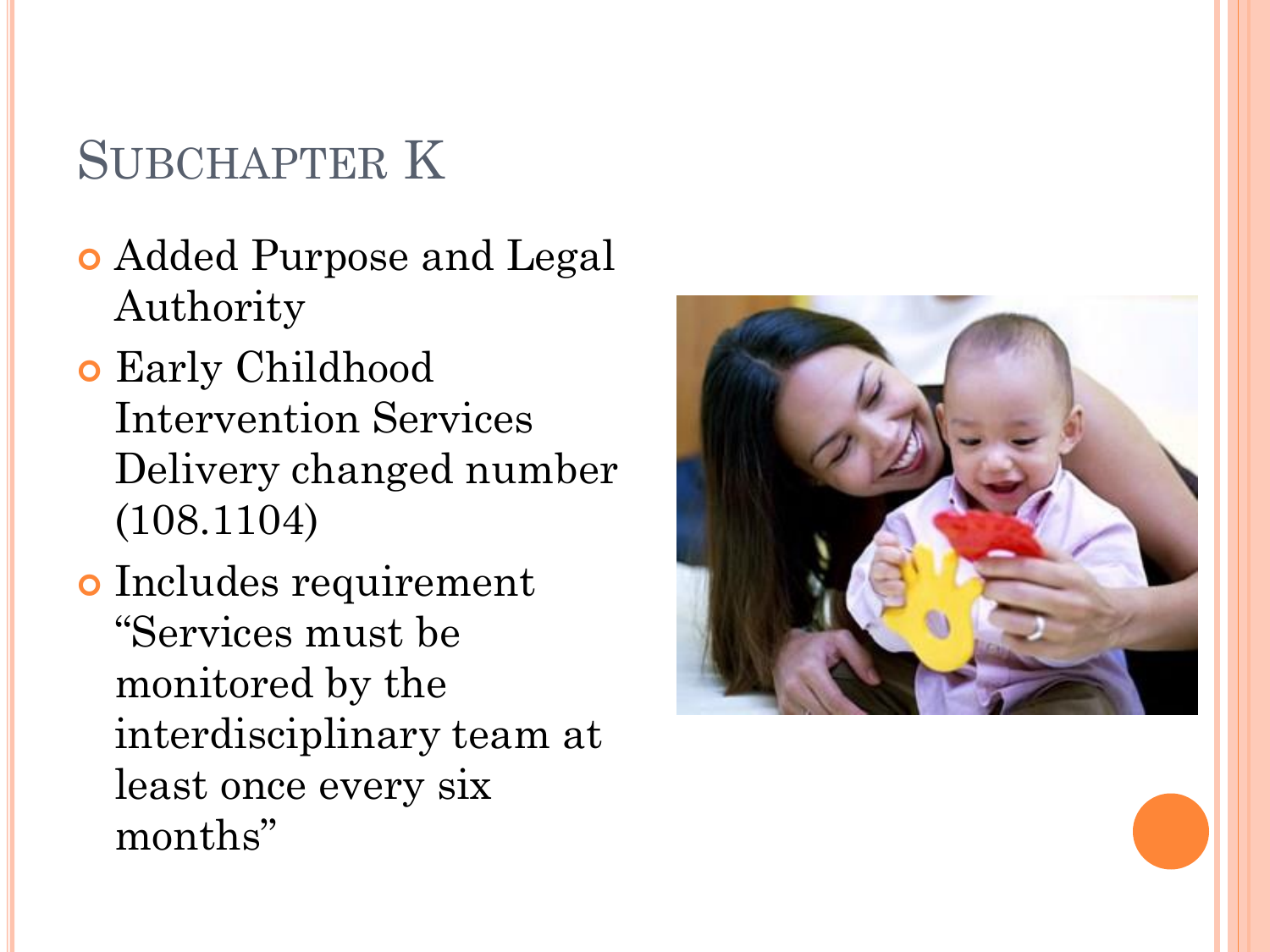- Group Services clarifies requirements.
- **o** Documentation Requirements
	- Changes "method" to "techniques"
		- IFSP Services Page already uses "method" in a different context.
	- Requires providers to document "return demonstration"
		- Return demonstration = caregiver demonstrates understanding of the strategy and how it should be used

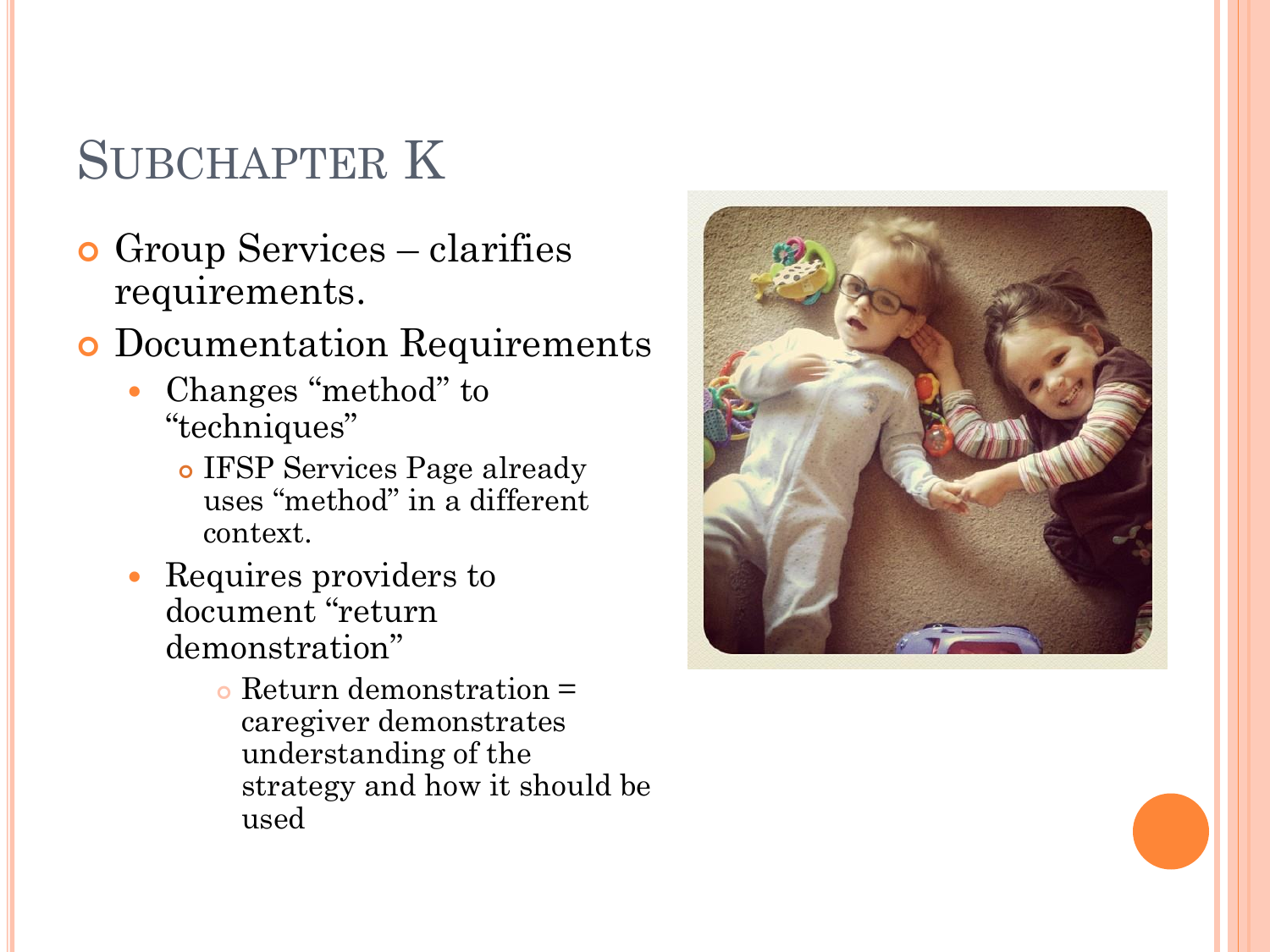#### Requires 120 notice required before terminating or non-renewing a contract

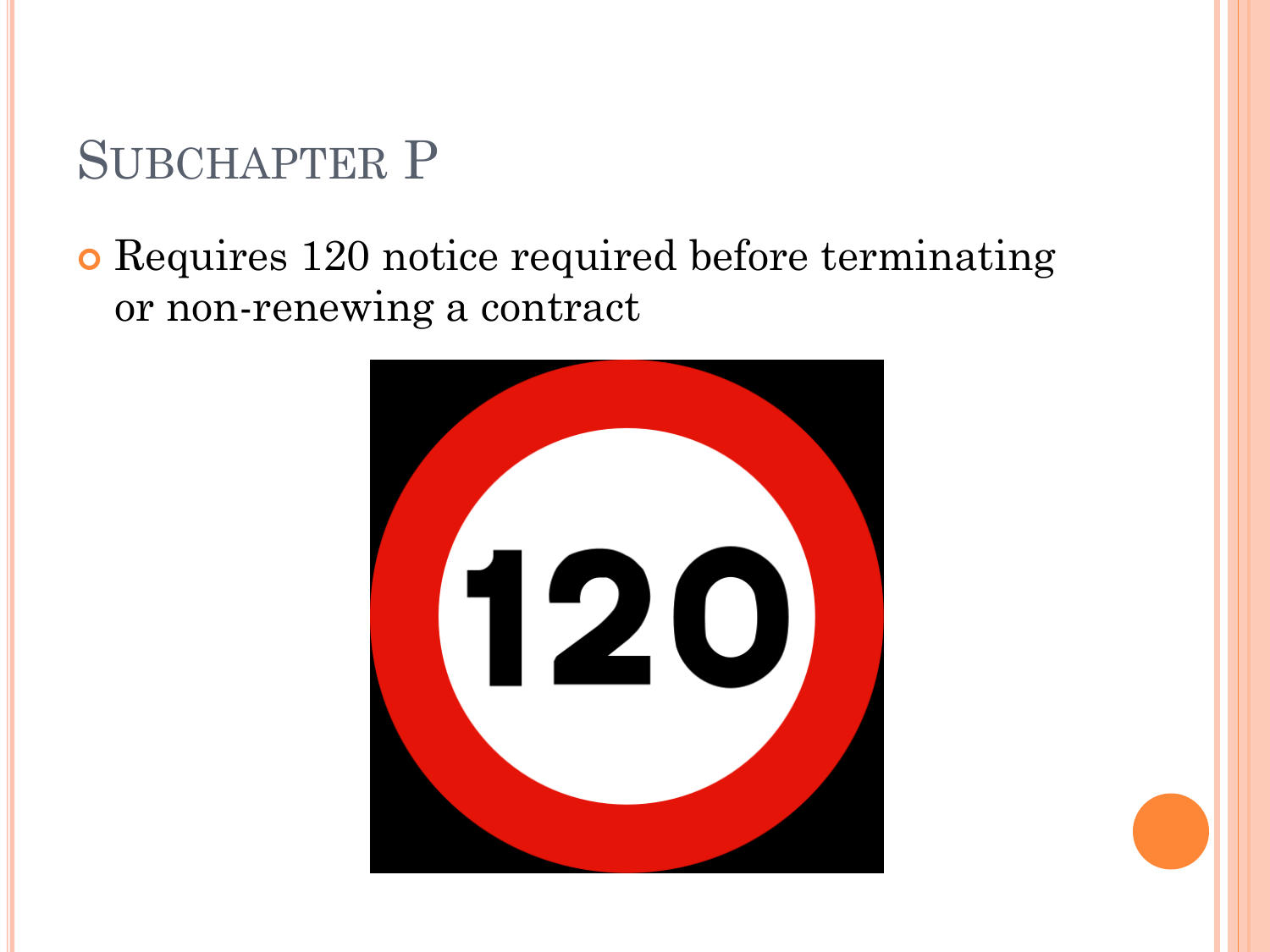- Explains methodology of new sliding fee scale (108.1431).
- New sliding fee scale implemented on 9/1/2015.
- Current scale expires 8/31/2016.